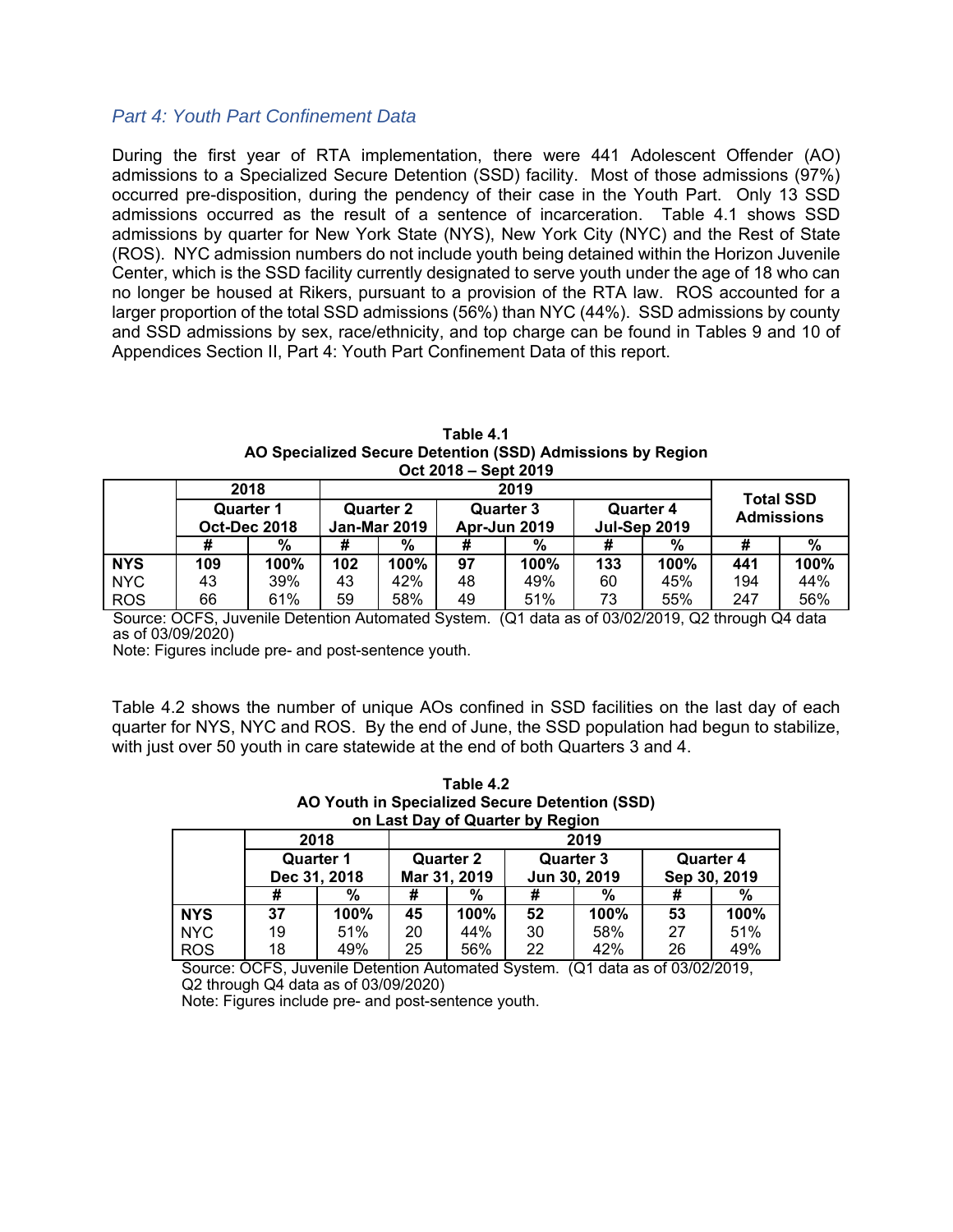## *Part 5: Family Court Confinement Data*

This section provides data on Juvenile Delinquents (JDs) who were sixteen-years-old at time of offense and confined between October 1, 2018 and September 30, 2019. These figures include sixteen-year-old JD misdemeanants who went directly to Family Court and former Adolescent Offenders (AOs) whose cases were removed to Family Court from the Youth Part of Supreme and County Criminal Court.

During the first year of RTA implementation, there were 564 sixteen-year-old JD detention admissions across the state. As shown in Table 5.1, New York City (NYC) accounted for 42 percent of those admissions, while the Rest of State (ROS) accounted for 58 percent. Admissions fluctuated slightly from quarter to quarter, ranging between a high of 164 and a low of 121 statewide. Detention admissions involving sixteen-year-old youth with break-outs by county, demographics, and top charge can be found in Tables 11 and 12 of Appendices Section II, Part 5: Family Court Confinement Data of this report.

| Table 5.1                                     |
|-----------------------------------------------|
| 16-Year-Old JD Detention Admissions by Region |
| Oct 2018 – Sept 2019                          |

|            | 2018<br>2019                            |      |                                         |      |                                         |      | Total                                   |      |                   |      |  |
|------------|-----------------------------------------|------|-----------------------------------------|------|-----------------------------------------|------|-----------------------------------------|------|-------------------|------|--|
|            | <b>Quarter 1</b><br><b>Oct-Dec 2018</b> |      | <b>Quarter 2</b><br><b>Jan-Mar 2019</b> |      | <b>Quarter 3</b><br><b>Apr-Jun 2019</b> |      | <b>Quarter 4</b><br><b>Jul-Sep 2019</b> |      | <b>Admissions</b> |      |  |
|            |                                         | %    | #                                       | $\%$ |                                         | %    |                                         | %    |                   | %    |  |
| <b>NYS</b> | 146                                     | 100% | 164                                     | 100% | 121                                     | 100% | 133                                     | 100% | 564               | 100% |  |
| <b>NYC</b> | 81                                      | 55%  | 62                                      | 38%  | 45                                      | 37%  | 49                                      | 37%  | 237               | 42%  |  |
| <b>ROS</b> | 65                                      | 45%  | 102                                     | 62%  | 76                                      | 63%  | 84                                      | 63%  | 327               | 58%  |  |

Source: OCFS, Juvenile Detention Automated System. (Q1 data as of 03/02/2019, Q2 through Q4 data as of 03/09/2020)

Table 5.2 shows the number of unique sixteen-year-old JDs confined in juvenile detention facilities on the last day of each quarter for NYS, NYC and ROS. At the end of year one, 22 RTA JD youth were residing in a detention facility. Over three-quarters of those youth were from counties outside of NYC.

| Table 5.2                         |  |  |  |  |  |  |  |
|-----------------------------------|--|--|--|--|--|--|--|
| 16-Year-Old JD Youth in Detention |  |  |  |  |  |  |  |
| on Last Day of Quarter by Region  |  |  |  |  |  |  |  |

|            |    | 2018             | 2019 |                  |                  |      |                                  |      |  |  |  |  |
|------------|----|------------------|------|------------------|------------------|------|----------------------------------|------|--|--|--|--|
|            |    | <b>Quarter 1</b> |      | <b>Quarter 2</b> | <b>Quarter 3</b> |      | <b>Quarter 4</b><br>Sep 30, 2019 |      |  |  |  |  |
|            |    | Dec 31, 2018     |      | Mar 31, 2019     | Jun 30, 2019     |      |                                  |      |  |  |  |  |
|            | #  | %                | #    | %                | #                | %    | #                                | %    |  |  |  |  |
| <b>NYS</b> | 11 | 100%             | 23   | 100%             | 15               | 100% | 22                               | 100% |  |  |  |  |
| <b>NYC</b> | 3  | 27%              | 5    | 22%              | 2                | 13%  | 5                                | 23%  |  |  |  |  |
| <b>ROS</b> | 8  | 73%              | 18   | 78%              | 13               | 87%  | 17                               | 77%  |  |  |  |  |

Source: OCFS, Juvenile Detention Automated System. (Q1 data as of 03/02/2019, Q2 through Q4 data as of 03/09/2020)

Note: Figures include pre- and post-sentence youth.

Youth remanded on JD matters may be detained in either a non-secure (NSD) or secure detention (SD) facility. Table 5.3 shows the extent to which NYS, NYC and the ROS use NSD versus SD to care for sixteen-year-old RTA JDs. Youth who spent time in both NSD and SD facilities during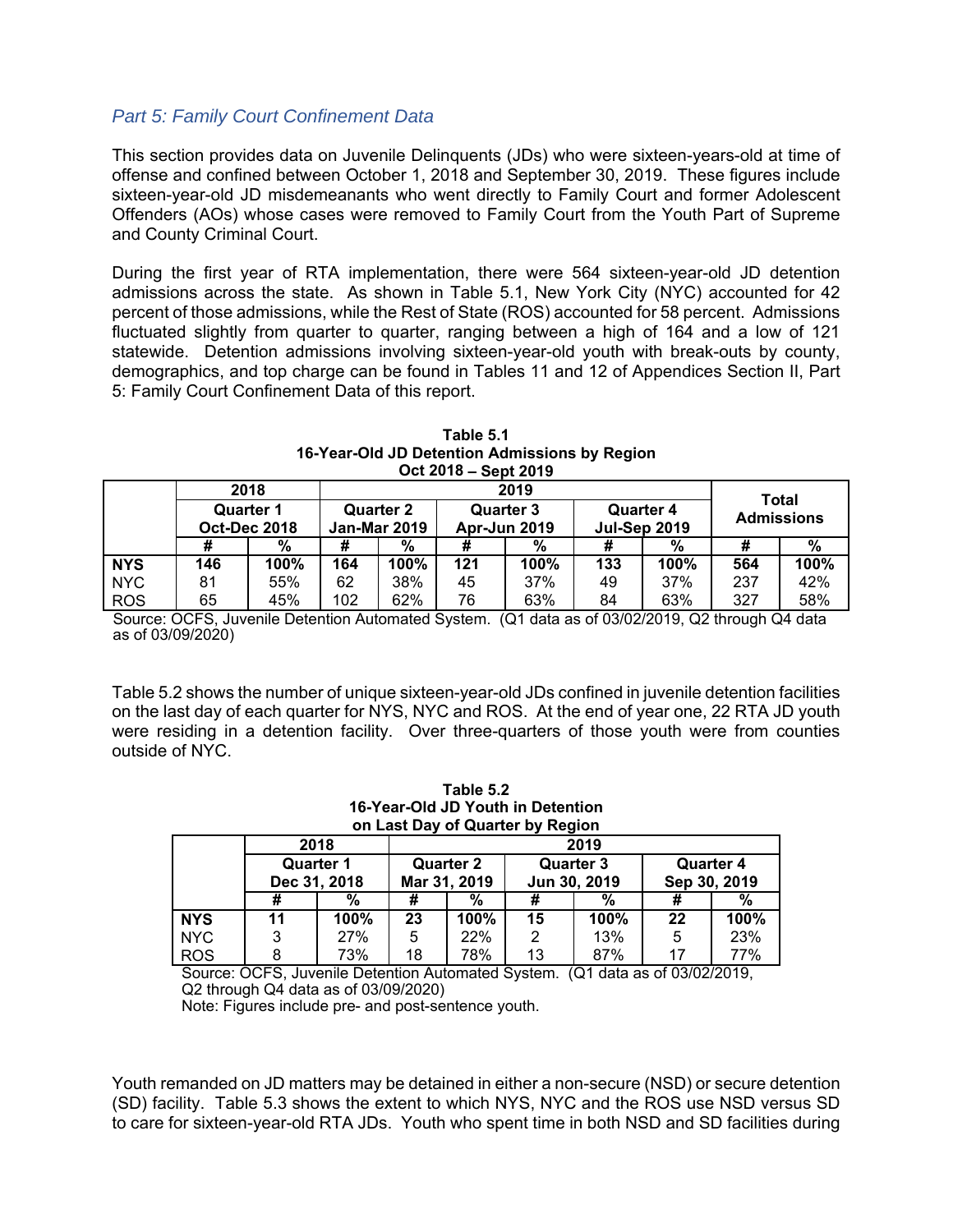their detention stay are categorized as "Mixed" for the purposes of this table. Statewide, 78 percent of the 564 RTA detention admissions involved at least some time confined in a secure facility (i.e. 422 Secure detention only, 20 Mixed). Only 22 percent involved time spent solely in NSD. This pattern was relatively consistent for NYC and the ROS, indicating that both regions relied heavily on SD facilities to care for their sixteen-year-old detained JDs.

|                            |     | <b>NYS</b> |     | <b>NYC</b> | <b>ROS</b> |      |
|----------------------------|-----|------------|-----|------------|------------|------|
|                            |     | %          | #   | %          |            | %    |
| <b>Total Admissions</b>    | 564 | 100%       | 237 | 100%       | 327        | 100% |
| Non-Secure Detention (NSD) | 122 | 22%        | 57  | 24%        | 65         | 20%  |
| Secure Detention (SD)      | 422 | 75%        | 171 | 72%        | 251        | 77%  |
| Mixed (NSD & SD)           | 20  | 4%         | 9   | 4%         | 11         | 3%   |

| Table 5.3                                      |
|------------------------------------------------|
| 16-Year-Old JD Detention Admissions by Setting |
| Oct 2018 – Sept 2019                           |

Source: OCFS, Juvenile Detention Automated System (Q1 data as of 03/02/2019, Q2 through Q4 data as of 03/09/2020).

Tables 5.4 & 5.5 provide information on the number of admissions to residential placement involving sixteen-year-old JDs. Numbers presented in these tables may differ slightly from numbers shared in Part 3. This is because a youth can spend up to 14 days in detention following a dispositional placement order from the court while efforts are made to identify a suitable residential program and arrange transportation. During the first year of RTA implementation, 106 sixteen-year-old JDs were admitted to care. As shown in Table 5.4, admissions increased over the first three quarters, peaking at 39 admissions statewide in Quarter 3. Most admissions (86 percent) involved youth from counties outside of NYC. This is consistent with admission patterns observed among non-RTA youth (i.e., youth fifteen or younger at time of offense).

**Table 5.4 16-Year-old JD Placement Admissions by Region Oct 2018 – Sept 2019** 

|            | <b></b><br>--------                     |      |                                         |      |                                             |      |    |                                  |     |                                         |  |  |
|------------|-----------------------------------------|------|-----------------------------------------|------|---------------------------------------------|------|----|----------------------------------|-----|-----------------------------------------|--|--|
|            |                                         | 2018 |                                         |      | <b>Total Placement</b><br><b>Admissions</b> |      |    |                                  |     |                                         |  |  |
|            | <b>Quarter 1</b><br><b>Oct-Dec 2018</b> |      | <b>Quarter 2</b><br><b>Jan-Mar 2019</b> |      |                                             |      |    | Quarter 3<br><b>Apr-Jun 2019</b> |     | <b>Quarter 4</b><br><b>Jul-Sep 2019</b> |  |  |
|            |                                         | %    |                                         | %    |                                             | %    |    | %                                |     | %                                       |  |  |
| <b>NYS</b> | 3                                       | 100% | 28                                      | 100% | 39                                          | 100% | 36 | 100%                             | 106 | 100%                                    |  |  |
| <b>NYC</b> |                                         | 0%   | 3                                       | 11%  | 5                                           | 13%  |    | 19%                              | 15  | 14%                                     |  |  |
| <b>ROS</b> | 3                                       | 100% | 25                                      | 89%  | 34                                          | 87%  | 29 | 81%                              | 91  | 86%                                     |  |  |

Source: OCFS, Juvenile Justice Information System and Connections as of 2/10/2020

JD placement admission settings vary by jurisdiction and custody type. In NYC, JDs disposed to placement are initially placed into the care and custody of the Administration for Children's Services and are served in voluntary agencies through the City's Close to Home (CTH) program. Outside of NYC, youth disposed to placement may be admitted to either a limited or non-secure Office of Child and Family Services (OCFS)-run facility or a community-based residential program operated by a voluntary agency. In both NYC and ROS, the court has the authority to admit a JD youth to an OCFS secure facility for safety reasons. As shown in Table 5.5, 14 of NYC RTA JDs, or 93 percent, were admitted to a community-based CTH residential provider. In ROS, 72 sixteenyear-old JDs, or 79 percent, were initially admitted to a community-based program. Additional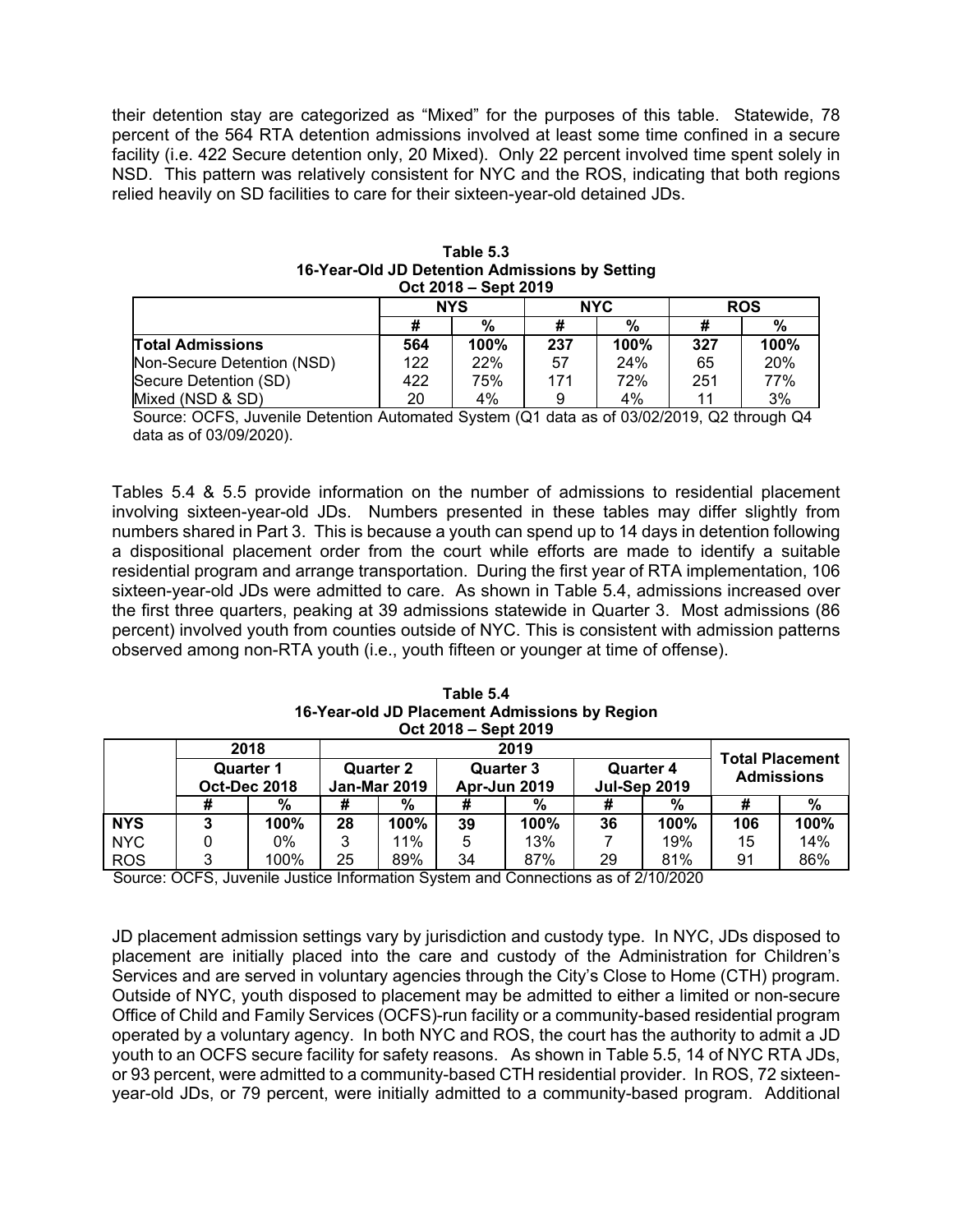information on residential care admissions by county and demographics can be found in Tables 13 and 14 of Appendices Section II, Part 5: Family Court Confinement Data of this report.

| Table 5.5                                      |
|------------------------------------------------|
| 16-Year-Old JD Placement Admissions by Setting |
| Oct 2018 – Sept 2019                           |

|                                  |     | <b>NYS</b> |    | <b>NYC</b> | <b>ROS</b> |      |
|----------------------------------|-----|------------|----|------------|------------|------|
|                                  |     | $\%$       | #  | %          |            | %    |
| <b>Total Admissions</b>          | 106 | 100%       | 15 | $100\%$    | 91         | 100% |
| <b>OCFS Facility</b>             | 20  | 20%        |    | 7%         | 19         | 21%  |
| Community-Based Voluntary Agency | 86  | 80%        | 14 | 93%        | 70         | 79%  |

Source: OCFS, Juvenile Justice Information System and Connections as of 2/10/2020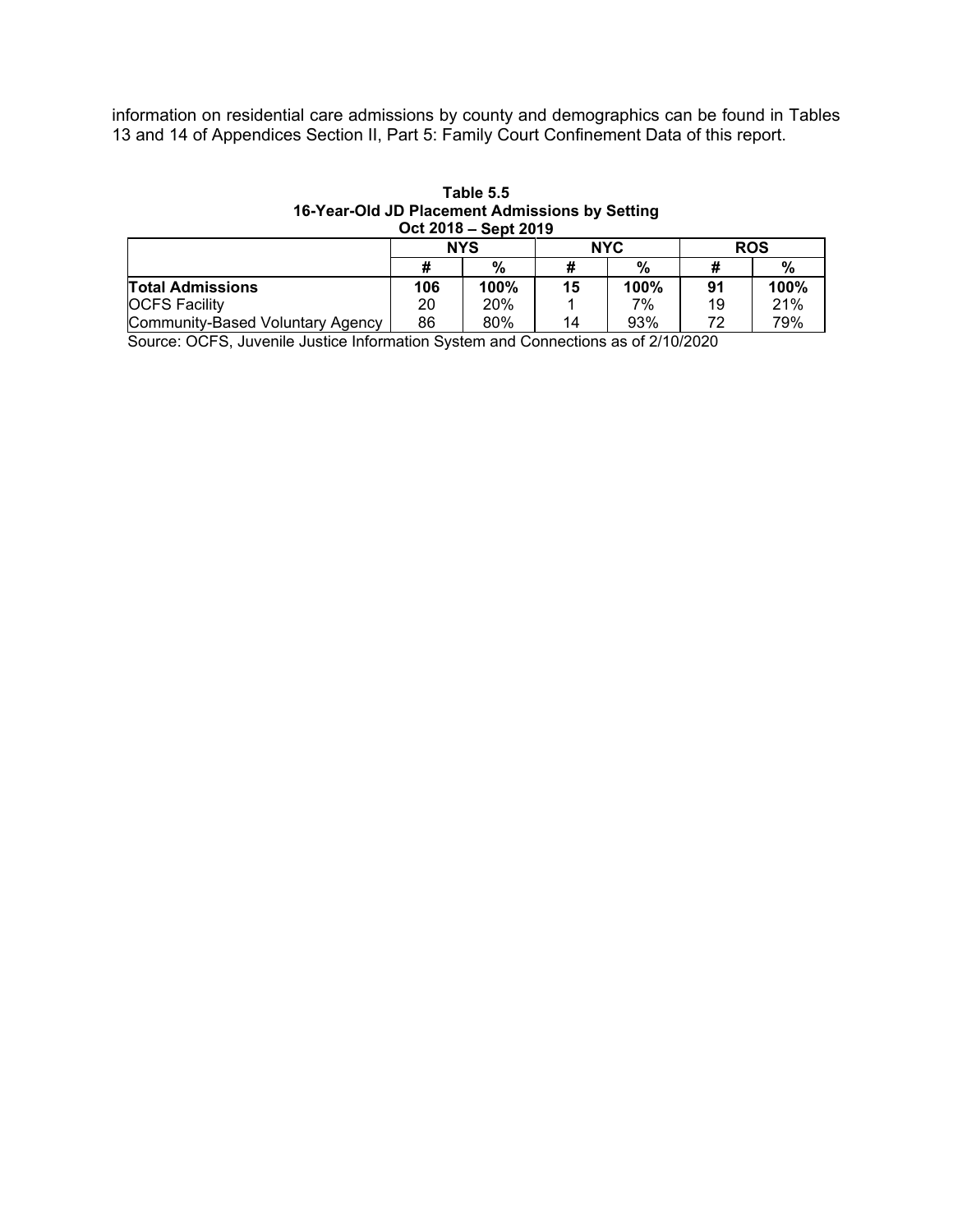|                  | Oct - Dec<br>2018        | Jan - Mar<br>2019       | Apr - Jun<br>2019    | Jul - Sep<br>2019 | <b>Total</b>    |                      | Oct - Dec<br>2018 | Jan - Mar<br>2019 | Apr - Jun<br>2019 | Jul - Sep<br>2019 | <b>Total</b>    |
|------------------|--------------------------|-------------------------|----------------------|-------------------|-----------------|----------------------|-------------------|-------------------|-------------------|-------------------|-----------------|
| <b>NYS</b>       | 423                      | 506                     | 545                  | 611               | 2,085           | <b>ROS Continued</b> |                   |                   |                   |                   |                 |
| <b>NYC Total</b> | 254                      | 347                     | 340                  | 418               | 1,359           | Monroe               | 9                 | 14                | 15                | 15                | 53              |
| <b>Bronx</b>     | $\overline{37}$          | 65                      | $\overline{70}$      | 122               | 294             | Montgomery           | $\overline{3}$    | $\overline{1}$    |                   | $\overline{2}$    | $\overline{7}$  |
| <b>Kings</b>     | 93                       | 141                     | 108                  | 136               | 478             | Nassau               | 8                 | 20                | 11                | $\overline{21}$   | 60              |
| <b>New York</b>  | 66                       | 79                      | 81                   | $\overline{70}$   | 296             | Niagara              | $\overline{4}$    | $\overline{c}$    | 8                 |                   | 15              |
| Queens           | 52                       | 48                      | 58                   | 81                | 239             | Oneida               | $\overline{7}$    | 4                 | $\overline{4}$    | $\overline{2}$    | 17              |
| Richmond         | $\overline{6}$           | 14                      | 23                   | 9                 | 52              | Onondaga             | $\overline{23}$   | $\overline{17}$   | 54                | 33                | 127             |
| <b>ROS Total</b> | 169                      | 159                     | 205                  | 193               | 726             | Ontario              | $\mathbf{0}$      | $\mathbf{1}$      | $\mathbf{0}$      | $\Omega$          | $\mathbf{1}$    |
| Albany           | $\overline{11}$          | 3                       | 9                    | 13                | $\overline{36}$ | Orange               | 8                 | $\overline{1}$    | 4                 | 4                 | 17              |
| Allegany         | $\mathbf 0$              | $\overline{2}$          | $\mathbf 0$          | $6\phantom{1}$    | 8               | <b>Orleans</b>       |                   | $\mathbf 0$       | $\Omega$          | $\overline{4}$    | $\overline{5}$  |
| <b>Broome</b>    | $\mathbf 0$              | $\overline{5}$          | $\blacktriangleleft$ | $\mathbf 0$       | $\overline{6}$  | Oswego               | $\mathbf 0$       | $\mathbf 1$       | -1                | 0                 | $\overline{2}$  |
| Cattaraugus      | 3                        | $\mathbf 0$             | 3                    | $\mathbf{1}$      | $\overline{7}$  | Otsego               | $\mathbf 0$       | $\mathbf{0}$      |                   | $\overline{4}$    | $\overline{5}$  |
| Cayuga           | 1                        |                         | $\overline{c}$       | $\Omega$          | 4               | Putnam               |                   | $\mathbf 0$       | $\Omega$          | $\Omega$          | $\mathbf{1}$    |
| Chautauqua       | $\overline{2}$           | $\overline{4}$          | $6\phantom{1}$       | 3                 | 15              | Rensselaer           | $\overline{4}$    | $\mathbf{1}$      | 3                 | 3                 | 11              |
| Chemung          | $\mathbf 1$              | $\overline{2}$          | $\blacktriangleleft$ | $\mathbf{1}$      | 5               | Rockland             | 1                 | 3                 | 4                 | $\overline{2}$    | 10              |
| Chenango         | $\Omega$                 | $\Omega$                | $\Omega$             | $\Omega$          | $\Omega$        | St. Lawrence         | $\Omega$          | $\Omega$          | $\mathbf{1}$      | $\overline{0}$    | $\overline{1}$  |
| Clinton          | $\mathbf 0$              | $\overline{\mathbf{A}}$ | $\overline{2}$       | $\mathbf{1}$      | 4               | Saratoga             | 1                 | $\overline{1}$    | $\overline{2}$    | 3                 | $\overline{7}$  |
| Columbia         | $\overline{2}$           | $\overline{0}$          | $\overline{2}$       | $\Omega$          | $\overline{4}$  | Schenectady          | 3                 | $\mathbf 1$       | $\overline{2}$    | $\overline{2}$    | $\bf 8$         |
| Cortland         | 5                        | 4                       | $\mathbf{1}$         | $\Omega$          | 10              | Schoharie            | $\mathbf 0$       | $\mathbf 0$       |                   | 1                 | $\overline{2}$  |
| <b>Delaware</b>  | $\overline{2}$           |                         | $\mathbf 1$          | $\Omega$          | $\overline{4}$  | Schuyler             | $\Omega$          | $\Omega$          | $\Omega$          | $\Omega$          | $\overline{0}$  |
| <b>Dutchess</b>  | $\overline{\mathbf{1}}$  | $\overline{2}$          | 3                    | 3                 | 9               | Seneca               | $\mathbf 0$       | $\mathbf{0}$      | $\Omega$          | $\Omega$          | $\pmb{0}$       |
| Erie             | 26                       | 30                      | 21                   | 27                | 104             | Steuben              | $\Omega$          | $\mathbf{1}$      | $\Omega$          | $\Omega$          | 1               |
| Essex            | $\overline{1}$           | $\mathbf{0}$            | 0                    | $\mathbf{0}$      | 1               | Suffolk              | 15                | 9                 | $\overline{11}$   | $\overline{12}$   | $\overline{47}$ |
| Franklin         | $\overline{\phantom{a}}$ | $\mathbf{0}$            | 3                    | $\Omega$          | $\overline{4}$  | Sullivan             | 3                 | $\overline{2}$    |                   | $\Omega$          | $6\phantom{1}6$ |
| Fulton           | $\overline{1}$           |                         | 3                    | $\mathbf{1}$      | 6               | Tioga                | $\mathbf 0$       | $\mathbf 0$       | $\Omega$          | 1                 | $\mathbf{1}$    |
| Genesee          | $\mathbf 0$              | $\overline{2}$          | $\mathbf{1}$         | $\mathbf{1}$      | $\overline{4}$  | <b>Tompkins</b>      |                   | $\mathbf{0}$      | 3                 |                   | $\overline{5}$  |
| Greene           | $\overline{\mathbf{A}}$  |                         | $\Omega$             | $\Omega$          | 2               | Ulster               | $\overline{2}$    | $\mathbf{0}$      |                   | 0                 | $\overline{3}$  |
| Hamilton         | $\mathbf{0}$             | $\overline{0}$          | $\overline{0}$       | $\mathbf{0}$      | $\Omega$        | Warren               | $\mathbf{0}$      | $\mathbf{1}$      |                   |                   | $\overline{3}$  |
| Herkimer         | $\overline{1}$           | $\overline{2}$          | 0                    | $\mathbf{1}$      | 4               | Washington           | 3                 | $\mathbf{1}$      | $\overline{2}$    | 1                 | $\overline{7}$  |
| Jefferson        | $\overline{1}$           |                         | $\mathbf{1}$         | $\overline{4}$    | $\overline{7}$  | Wayne                | $\Omega$          | 3                 | $\Omega$          | $\Omega$          | $\mathfrak{Z}$  |
| Lewis            | $\mathbf 0$              | $\Omega$                | 0                    | $\mathbf{0}$      | $\Omega$        | Westchester          | 10                | 12                | 12                | 14                | 48              |
| Livingston       |                          | 0                       |                      | 3                 | 5               | Wyoming              | $\mathbf{0}$      | $\mathbf{0}$      | $\mathbf 0$       | $\mathbf{0}$      | $\pmb{0}$       |
| Madison          |                          |                         |                      | $\overline{1}$    | 4               | Yates                | $\Omega$          | $\Omega$          | $\Omega$          | $\Omega$          | $\Omega$        |

## **Table 1. AO Arrests by County**

Appendices. Section II, Part 2: Youth Part Data (Tables 1-5)

Source: DCJS, Computerized Criminal History Database (as of 2/21/2020).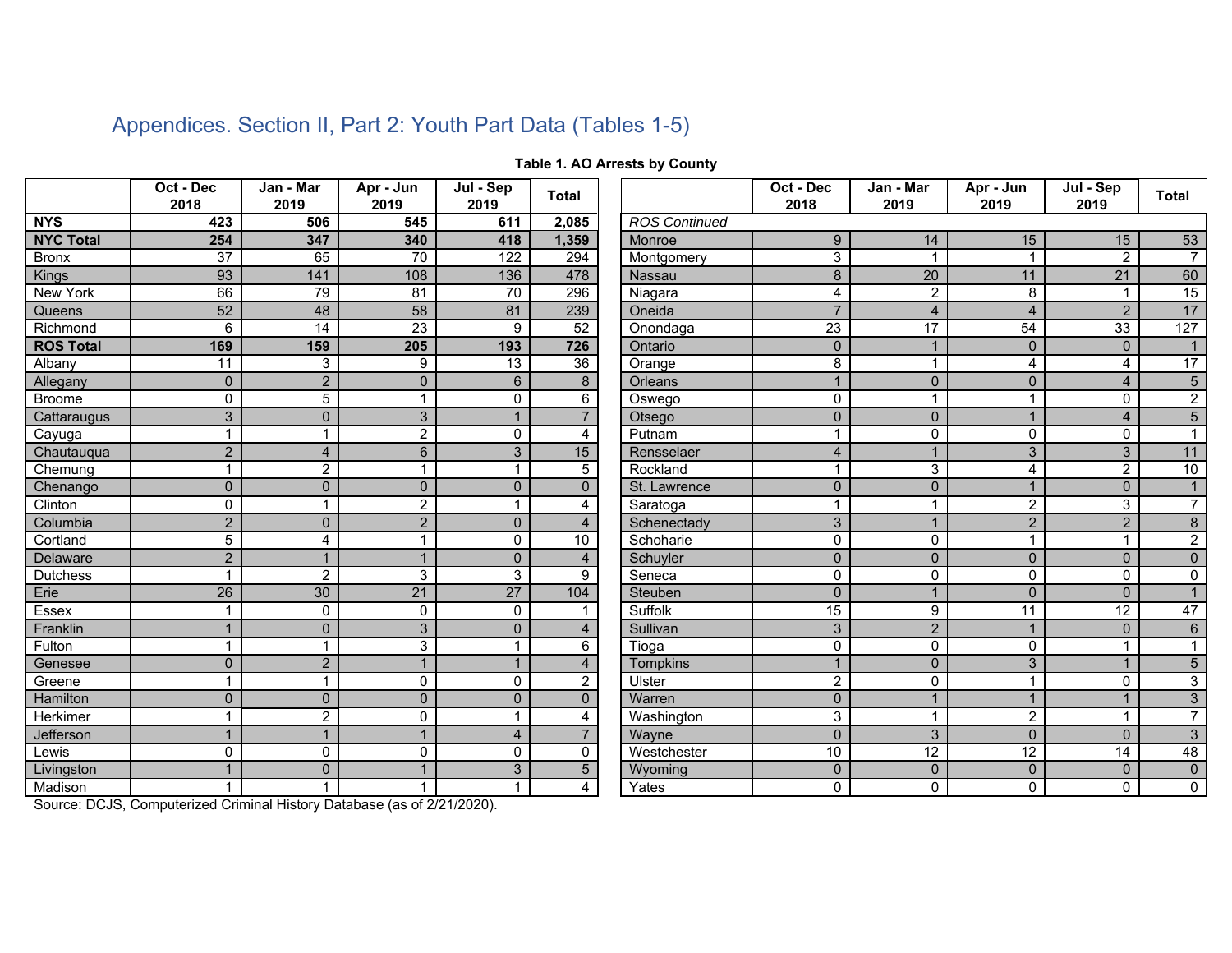|                  | Oct-<br><b>Dec</b><br>2018 | Jan -<br><b>Mar</b><br>2019 | Apr -<br>Jun<br>2019 | Jul -<br>Sep<br>2019 | $1.44713 = 1.713$ . $3.4111$ . $3.1$<br>Oct -<br><b>Dec</b><br>2019 | <b>Total</b>         | . . <u>.</u> <i>.</i> . | Oct -<br><b>Dec</b><br>2018 | Jan -<br>Mar<br>2019 | Apr -<br>Jun<br>2019 | Jul -<br><b>Sep</b><br>2019 | Oct -<br><b>Dec</b><br>2019 | <b>Total</b>    |
|------------------|----------------------------|-----------------------------|----------------------|----------------------|---------------------------------------------------------------------|----------------------|-------------------------|-----------------------------|----------------------|----------------------|-----------------------------|-----------------------------|-----------------|
| <b>NYS</b>       | 380                        | 443                         | 476                  | 532                  | 13                                                                  | 1,844                | <b>ROS Continued</b>    |                             |                      |                      |                             |                             |                 |
| <b>NYC Total</b> | 220                        | 283                         | 288                  | 344                  | $\overline{2}$                                                      | 1,137                | Monroe                  | 9                           | 11                   | 15                   | 16                          |                             | 52              |
| <b>Bronx</b>     | 26                         | 52                          | 49                   | 90                   | 0                                                                   | 217                  | Montgomery              | $\mathsf 3$                 | $\mathbf 0$          | $\overline{1}$       | $\mathbf{1}$                | $\mathbf 0$                 | $5\phantom{.0}$ |
| Kings            | 84                         | 124                         | 90                   | 122                  | $\overline{0}$                                                      | 420                  | <b>Nassau</b>           | $\boldsymbol{8}$            | 20                   | 11                   | 20                          | $\overline{0}$              | 59              |
| <b>New York</b>  | 62                         | 61                          | $\overline{76}$      | 60                   | 1                                                                   | 260                  | Niagara                 | 2                           | $\overline{4}$       | 6                    | 2                           | $\mathbf 0$                 | $\overline{14}$ |
| Queens           | 44                         | $\overline{34}$             | 50                   | 64                   | 1                                                                   | 193                  | Oneida                  | $6\phantom{1}6$             | $\overline{4}$       | $\overline{A}$       | $\overline{2}$              | $\Omega$                    | 16              |
| Richmond         | 4                          | $\overline{12}$             | 23                   | 8                    | 0                                                                   | $\overline{47}$      | Onondaga                | $\overline{20}$             | $\overline{19}$      | 45                   | $\overline{36}$             | $\overline{2}$              | 122             |
| <b>ROS Total</b> | 160                        | 160                         | 188                  | 188                  | 11                                                                  | 707                  | Ontario                 | $\mathbf 0$                 | $\mathbf{1}$         | $\mathbf 0$          | $\mathbf{0}$                | $\mathbf 0$                 |                 |
| Albany           | 11                         | 3                           | 8                    | 12                   | $\Omega$                                                            | 34                   | Orange                  | 8                           | $\overline{1}$       | 3                    | 3                           |                             | 16              |
| Allegany         | $\mathbf 0$                | $\overline{2}$              | $\mathbf 0$          | 6                    | $\Omega$                                                            | 8                    | Orleans                 |                             | $\mathbf{0}$         | $\Omega$             | $\mathbf 0$                 | $\overline{4}$              | $\overline{5}$  |
| <b>Broome</b>    | 0                          | $\overline{5}$              | $\mathbf{1}$         | $\Omega$             | $\Omega$                                                            | 6                    | Oswego                  | $\mathbf 0$                 | $\overline{1}$       | 1                    | $\pmb{0}$                   | $\mathbf 0$                 | $\overline{2}$  |
| Cattaraugus      | 3                          |                             | $\overline{2}$       | $\overline{2}$       | $\Omega$                                                            | 8                    | Otsego                  | $\Omega$                    | $\mathbf{0}$         |                      | $\overline{4}$              | $\mathbf{0}$                | $\overline{5}$  |
| Cayuga           |                            |                             | $\overline{c}$       | $\Omega$             | 0                                                                   | 4                    | Putnam                  |                             | $\mathbf 0$          | $\Omega$             | $\mathbf{0}$                | $\Omega$                    | $\mathbf 1$     |
| Chautauqua       |                            | $\overline{\mathbf{4}}$     | $\overline{5}$       | $\overline{4}$       | $\mathbf 0$                                                         | 14                   | Rensselaer              | $\overline{4}$              |                      | $\overline{2}$       | $\mathfrak{Z}$              |                             | 11              |
| Chemung          | 1                          | $\overline{a}$              | $\mathbf 1$          |                      | 0                                                                   | $\overline{5}$       | Rockland                | -1                          | 3                    | 4                    | $\overline{2}$              | $\mathbf 0$                 | 10              |
| Chenango         | $\mathbf 0$                | $\mathbf 0$                 | $\mathbf 0$          | $\Omega$             | $\mathbf 0$                                                         | $\mathbf{0}$         | St. Lawrence            | $\mathbf 0$                 | $\pmb{0}$            |                      | $\pmb{0}$                   | $\mathbf 0$                 |                 |
| Clinton          | 0                          | 1                           | $\overline{2}$       |                      | 0                                                                   | 4                    | Saratoga                | $\mathbf{1}$                | $\mathbf 1$          | 2                    | $\mathbf{3}$                | $\mathbf 0$                 | $\overline{7}$  |
| Columbia         | $\overline{2}$             | $\overline{0}$              | $\overline{2}$       | $\Omega$             | $\mathbf{0}$                                                        | $\overline{4}$       | Schenectady             | 3                           | $\mathbf{1}$         | $\overline{2}$       | $\mathbf{2}$                | $\mathbf{0}$                | $\bf 8$         |
| Cortland         | 5                          | 4                           | $\overline{1}$       | $\Omega$             | $\Omega$                                                            | $\overline{10}$      | Schoharie               | $\mathbf{0}$                | $\mathbf 0$          | $\overline{1}$       | $\mathbf{1}$                | $\mathbf{0}$                | $\overline{2}$  |
| Delaware         | $\overline{1}$             | $\mathbf{1}$                | $\mathbf{1}$         | $\Omega$             | $\Omega$                                                            | $\mathbf{3}$         | Schuyler                | $\Omega$                    | $\mathbf{0}$         | $\mathbf{0}$         | $\mathbf{0}$                | $\mathbf{0}$                | $\mathbf{0}$    |
| <b>Dutchess</b>  | 1                          | $\overline{c}$              | $\overline{c}$       | 4                    | 0                                                                   | 9                    | Seneca                  | $\mathbf 0$                 | $\mathbf 0$          | $\Omega$             | $\mathbf 0$                 | $\mathbf 0$                 | $\mathbf 0$     |
| Erie             | 26                         | 29                          | $\overline{22}$      | 26                   | $\overline{1}$                                                      | 104                  | Steuben                 | $\Omega$                    | $\overline{1}$       | $\Omega$             | $\mathbf 0$                 | $\mathbf 0$                 | $\mathbf{1}$    |
| Essex            | 1                          | 0                           | 0                    | $\Omega$             | 0                                                                   | $\blacktriangleleft$ | Suffolk                 | 14                          | 9                    | 11                   | $\overline{12}$             | $\Omega$                    | 46              |
| Franklin         |                            | $\overline{0}$              | 3                    | $\Omega$             | $\Omega$                                                            | $\overline{4}$       | Sullivan                | 3                           | $\overline{2}$       | $\overline{A}$       | $\mathbf{0}$                | $\Omega$                    | $6\phantom{1}$  |
| Fulton           | $\mathbf{1}$               | $\mathbf{1}$                | 3                    | 1                    | 0                                                                   | 6                    | Tioga                   | $\mathbf 0$                 | $\mathbf 0$          | $\mathbf 0$          | $\mathbf{1}$                | $\mathbf 0$                 | $\mathbf{1}$    |
| Genesee          | $\overline{0}$             | $\overline{2}$              | $\mathbf{1}$         |                      | $\overline{0}$                                                      | $\overline{4}$       | <b>Tompkins</b>         | 1                           | $\mathbf{0}$         | 3                    | $\mathbf{1}$                | $\overline{0}$              | $\overline{5}$  |
| Greene           | $\overline{2}$             | $\mathbf{1}$                | $\mathbf 1$          | $\Omega$             | 0                                                                   | 4                    | Ulster                  | $\overline{2}$              | $\mathbf 0$          | $\mathbf 1$          | $\mathbf 0$                 | $\mathbf 0$                 | $\mathbf{3}$    |
| Hamilton         | $\overline{0}$             | $\overline{0}$              | $\mathbf 0$          | $\Omega$             | $\Omega$                                                            | $\mathbf{0}$         | Warren                  | $\Omega$                    | $\overline{1}$       |                      | $\mathbf{1}$                | $\mathbf 0$                 | $\mathfrak{S}$  |
| Herkimer         | $\overline{2}$             | $\overline{2}$              | $\mathbf{0}$         |                      | $\Omega$                                                            | 5                    | Washington              | $\overline{c}$              | $\overline{2}$       | $\overline{2}$       | $\mathbf{1}$                | $\mathbf 0$                 | $\overline{7}$  |
| Jefferson        | $\mathbf{1}$               | $\mathbf{1}$                | $\mathbf{1}$         | $\overline{2}$       | $\overline{1}$                                                      | $6\phantom{1}$       | Wayne                   | $\mathbf 0$                 | $\mathbf{3}$         | $\mathbf 0$          | $\mathbf 0$                 | $\mathbf 0$                 | $\mathbf{3}$    |
| Lewis            | 0                          | 0                           | 0                    | $\Omega$             | $\Omega$                                                            | $\mathbf 0$          | Westchester             | 10                          | 12                   | $\overline{11}$      | $\overline{14}$             | 0                           | 47              |
| Livingston       | $\Omega$                   | $\overline{0}$              | $\mathbf{1}$         |                      | $\Omega$                                                            | 2                    | Wyoming                 | $\mathbf{0}$                | $\mathbf{0}$         | $\mathbf{0}$         | $\mathbf{0}$                | $\Omega$                    | $\pmb{0}$       |
| Madison          | 1                          |                             | $\mathbf{0}$         |                      | $\Omega$                                                            | $\mathfrak{S}$       | Yates                   | $\mathbf 0$                 | $\mathbf 0$          | $\mathbf 0$          | $\mathbf{0}$                | $\Omega$                    | $\mathbf 0$     |

**Table 2. AO Youth Part Arraignments by County** 

Source: DCJS, Computerized Criminal History Database (as of 2/21/2020).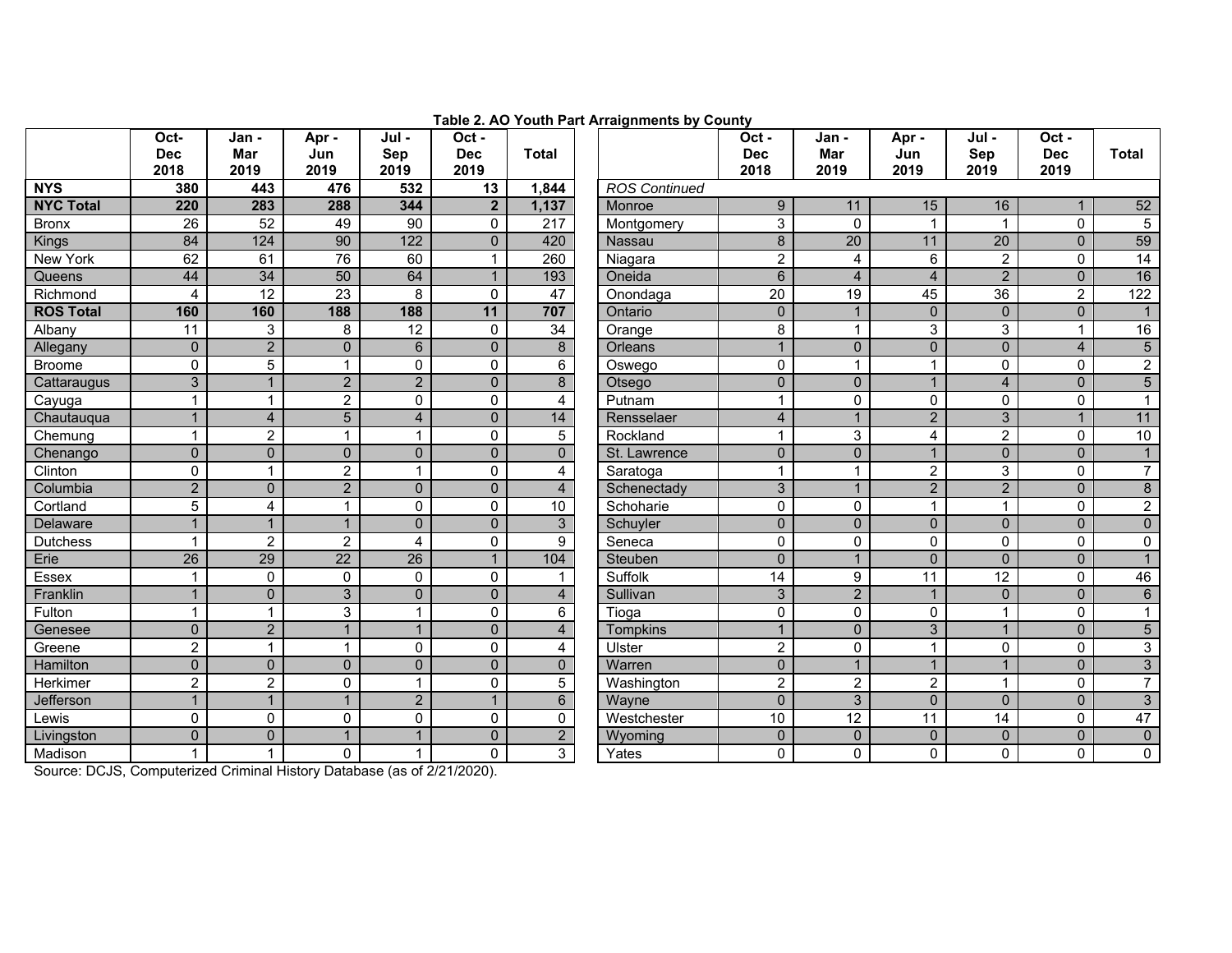## **Table 3. AO Arrests by Race/Ethnicity October 2018 ‒ September 2019**

|                 |       | <b>NYC</b> |     | <b>ROS</b> | <b>NYS</b> |       |  |  |  |  |  |  |
|-----------------|-------|------------|-----|------------|------------|-------|--|--|--|--|--|--|
|                 | #     | $\%$       | #   | %          | #          | $\%$  |  |  |  |  |  |  |
| <b>White</b>    | 46    | 3%         | 272 | 37%        | 318        | 15%   |  |  |  |  |  |  |
| <b>Black</b>    | 866   | 64%        | 355 | 49%        | 1,221      | 59%   |  |  |  |  |  |  |
| <b>Hispanic</b> | 388   | 29%        | 89  | 12%        | 477        | 23%   |  |  |  |  |  |  |
| Other           | 57    | 4%         | 8   | $1\%$      | 65         | 3%    |  |  |  |  |  |  |
| <b>Unknown</b>  | 2     | $1\%$      | 2   | $1\%$      | 4          | $1\%$ |  |  |  |  |  |  |
| <b>Total</b>    | 1,359 | 100%       | 726 | 100%       | 2,085      | 100%  |  |  |  |  |  |  |

Source: DCJS, Computerized Criminal History Database (as of 2/21/2020).

## **Table 4. AO Arrests by Sex October 2018 ‒ September 2019**

|             | <b>NYC</b> |      | <b>ROS</b> |      | <b>NYS</b> |      |  |  |  |  |  |
|-------------|------------|------|------------|------|------------|------|--|--|--|--|--|
|             | #          | %    | #          | %    | #          | $\%$ |  |  |  |  |  |
| <b>Male</b> | 1,166      | 86%  | 607        | 84%  | 1,773      | 85%  |  |  |  |  |  |
| Female      | 193        | 14%  | 119        | 16%  | 312        | 15%  |  |  |  |  |  |
| Total       | 1,359      | 100% | 726        | 100% | 2,085      | 100% |  |  |  |  |  |

Source: DCJS, Computerized Criminal History Database (as of 2/21/2020).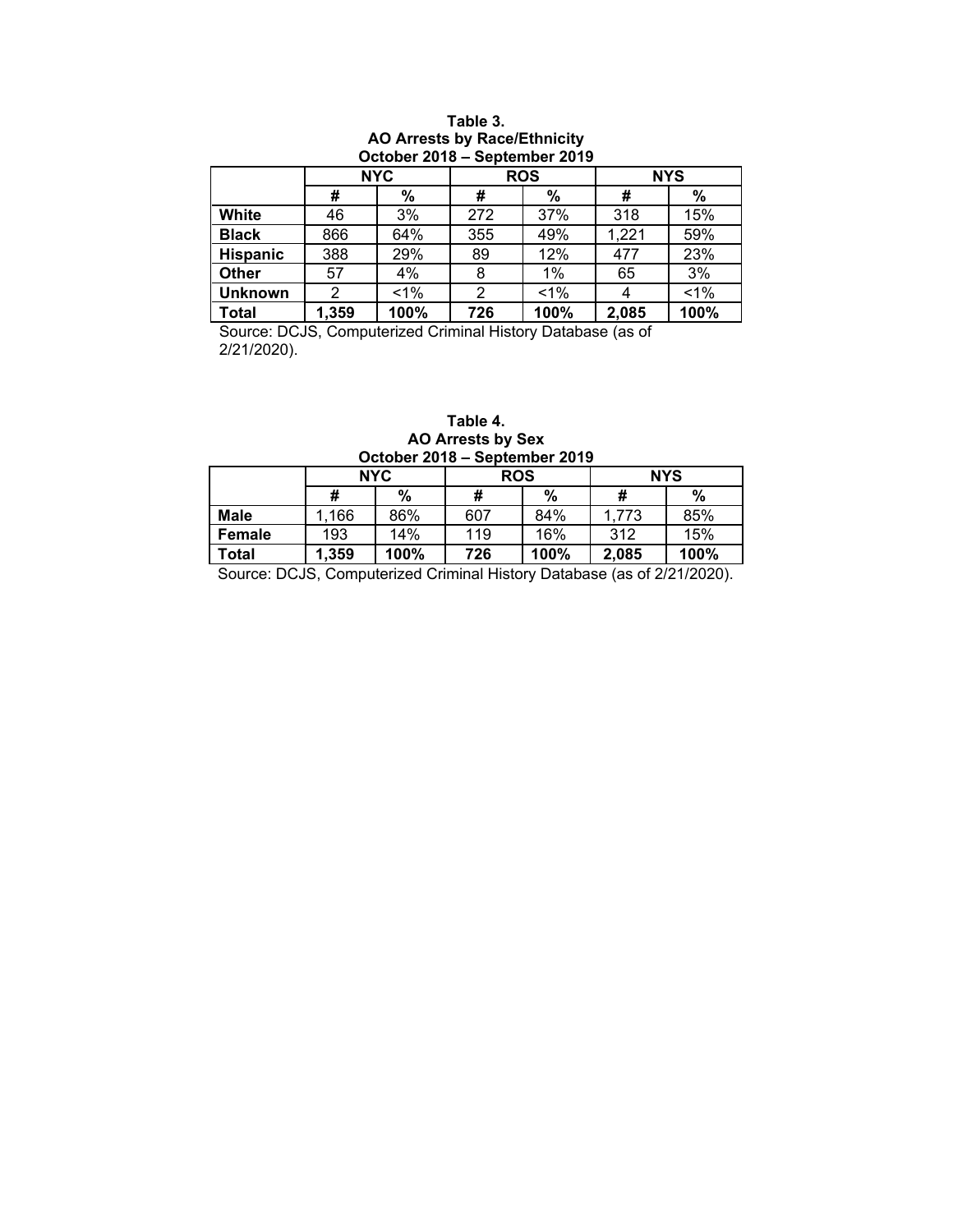|                                                        | <b>NYC</b>     | <b>ROS</b>     | <b>NYS</b>       |
|--------------------------------------------------------|----------------|----------------|------------------|
| <b>Total Arrests</b>                                   | 1,359          | 726            | 2,085            |
| <b>Violent</b>                                         | 840            | 343            | 1,183            |
| PL 160 Robbery                                         | 507            | 108            | 615              |
| PL 120 Assault                                         | 190            | 76             | 266              |
| PL 265 Firearms and Other Dangerous Weapons            | 82             | 47             | 129              |
| PL 140 Burglary                                        | 22             | 55             | 77               |
| PL 130 Sex Offenses                                    | 13             | 17             | 30               |
| PL 490 Making a Terroristic Threat                     | $\mathbf{1}$   | 23             | $\overline{24}$  |
| PL 125 Homicide (Attempted)                            | 15             | 4              | 19               |
| PL 121 Strangulation                                   | 7              | $\overline{2}$ | 9                |
| PL 125 Homicide (Completed)                            | 3              | 3              | 6                |
| PL 240 Offenses Against Public Order                   | $\overline{0}$ | $\overline{5}$ | $\overline{5}$   |
| PL 150 Arson                                           | 0              | 3              | 3                |
| <b>Non-Violent</b>                                     | 519            | 383            | 902              |
| PL 155 Larceny                                         | 246            | 76             | $\overline{322}$ |
| PL 165 Other Offenses Relating to Theft                | 41             | 74             | 115              |
| PL 145 Criminal Mischief                               | 31             | 74             | 105              |
| PL 140 Burglary                                        | 36             | 48             | 84               |
| PL 160 Robbery                                         | 65             | 12             | 77               |
| PL 215 Other Offenses Relating to Judicial Proceedings | 17             | 28             | 45               |
| PL 220 Controlled Substances Offenses - Possession     | 17             | 21             | 38               |
| PL 170 Forgery and Related Offenses                    | 19             | 5              | 24               |
| PL 220 Controlled Substances Offenses - Sale           | 4              | 10             | 14               |
| PL 265 Firearms and Other Dangerous Weapons            | 11             | 3              | 14               |
| PL 240 Offenses Against Public Order                   | 8              | 4              | 12               |
| PL 120 Assault                                         | 9              | $\overline{2}$ | 11               |
| PL 130 Sex Offenses                                    | $\overline{5}$ | $\overline{2}$ | $\overline{7}$   |
| PL 263 Sexual Performance by a Child                   | $\overline{2}$ | 5              | $\overline{7}$   |
| PL 150 Arson                                           | $\mathbf{1}$   | 3              | 4                |
| PL 205 Escape and Other Offenses Relating to Custody   | 3              | 0              | $\overline{3}$   |
| PL 221 Offenses Involving Marihuana                    | 1              | $\overline{2}$ | 3                |
| PL 250 Offenses Against the Right to Privacy           | $\mathbf 0$    | $\overline{3}$ | $\overline{3}$   |
| PL 105 Conspiracy                                      | $\mathbf 0$    | 3              | $\overline{3}$   |
| AM 353 Animal Cruelty                                  | $\mathbf 0$    | $\overline{2}$ | $\overline{2}$   |
| PL 190 Other Frauds                                    | $\overline{2}$ | 0              | $\overline{2}$   |
| PL 235 Obscenity                                       | 0              | $\overline{2}$ | $\overline{2}$   |
| VTL 1192 Driving Under the Influence                   | $\mathbf 0$    | $\overline{2}$ | $\overline{2}$   |
| PL 115 Criminal Facilitation                           | $\overline{1}$ | 0              | $\overline{1}$   |
| PL 125 Homicide (Completed)                            | 0              | 1              | $\mathbf{1}$     |
| PL 156 Offenses Involving Computers                    | $\mathbf 0$    | $\overline{1}$ | $\overline{1}$   |

## **Table 5. AO Arrests by Charge October 2018 ‒ September 2019**

Source: DCJS, Computerized Criminal History Database (as of 2/21/2020).

Note: Some sections within penal law articles PL 160 - Robbery, PL 120 - Assault, PL 265 - Firearms and Other Dangers Weapons, PL - 130 Sex Offenses, PL 125 - Homicide, PL 240 - Offense Against Public Order, and PL 150 - Arson are classified as violent offenses and some sections are classified as non-violent. These penal law articles can therefore appear in both categories shown above in Table 5: AO Arrests by Charge.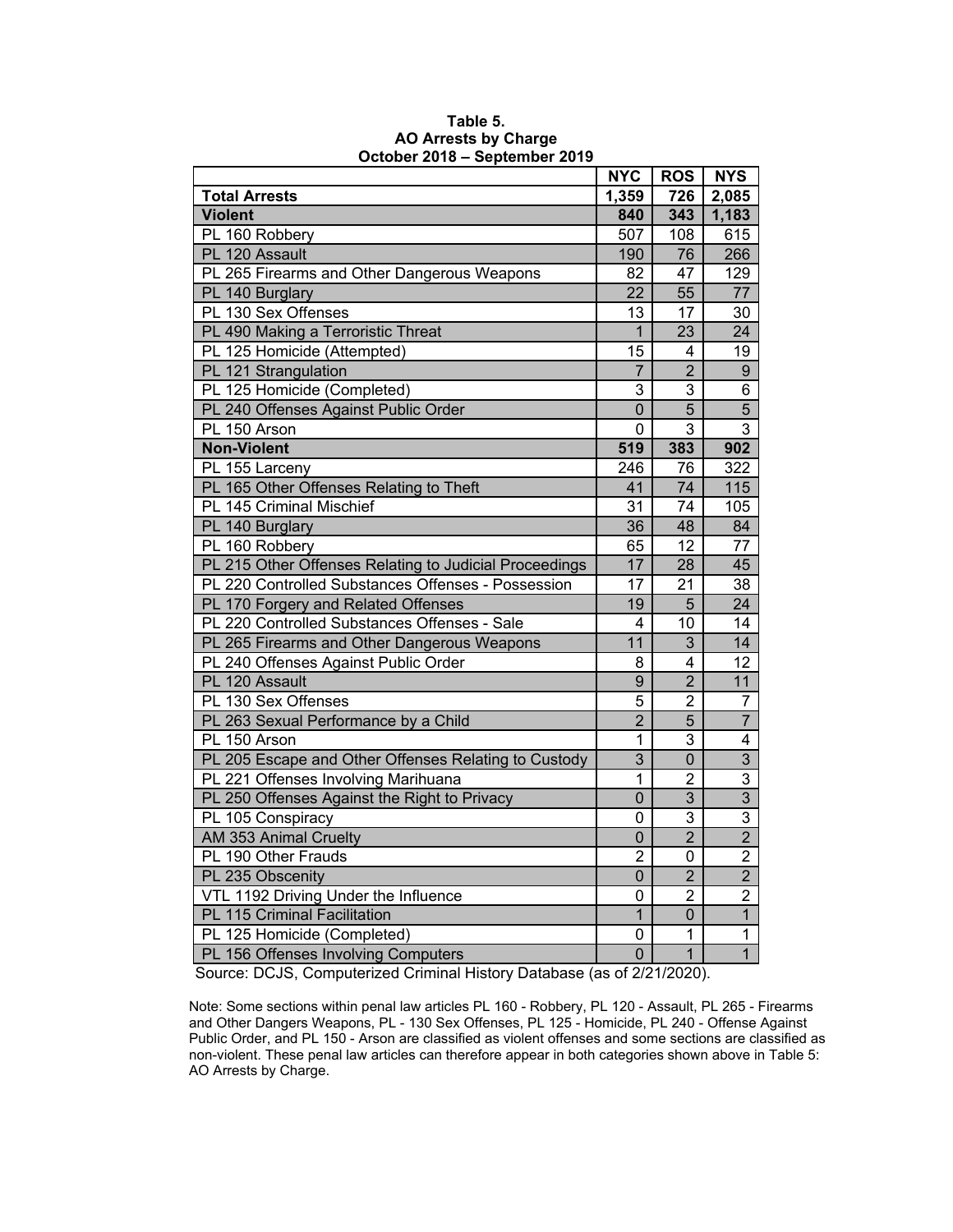# Appendices. Section II, Part 3: Family Court Data (Tables 6-8)

|                  | Felony          | <b>Misdemeanor</b> | <b>Total</b>   |                      | Felony         | <b>Misdemeanor</b>      | <b>Total</b>     |
|------------------|-----------------|--------------------|----------------|----------------------|----------------|-------------------------|------------------|
| <b>NYS</b>       | 639             | 798                | 1,437          | <b>ROS Continued</b> |                |                         |                  |
| <b>NYC Total</b> | 219             | 213                | 432            | Monroe               | $\overline{7}$ | 12                      | 19               |
| <b>Bronx</b>     | 64              | 50                 | 114            | Montgomery           | 3              | 0                       | $\overline{3}$   |
| <b>Kings</b>     | 90              | 83                 | 173            | Nassau               | 38             | 45                      | 83               |
| <b>New York</b>  | $\overline{32}$ | $\overline{31}$    | 63             | Niagara              | $\overline{7}$ | 4                       | $\overline{11}$  |
| Queens           | 27              | 41                 | 68             | Oneida               | 10             | 18                      | 28               |
| Richmond         | 6               | 8                  | 14             | Onondaga             | 75             | 103                     | $\overline{178}$ |
| <b>ROS Total</b> | 420             | 585                | 1,005          | Ontario              | 0              | 6                       | $6\phantom{a}$   |
| Albany           | 33              | 26                 | 59             | Orange               | 10             | 25                      | $\overline{35}$  |
| Allegany         | $\mathbf 0$     | $\mathbf{1}$       |                | <b>Orleans</b>       | $\mathbf 0$    | $\mathbf{1}$            | $\mathbf{1}$     |
| <b>Broome</b>    | 4               | 10                 | 14             | Oswego               | 3              | 4                       | $\overline{7}$   |
| Cattaraugus      | 4               | 9                  | 13             | Otsego               | $\overline{0}$ | $\mathbf{1}$            | $\mathbf{1}$     |
| Cayuga           | $\overline{2}$  | 5                  | 7              | Putnam               | 0              | $\mathbf 1$             | $\mathbf{1}$     |
| Chautauqua       | 11              | 17                 | 28             | Rensselaer           | $\overline{7}$ | $\overline{18}$         | 25               |
| Chemung          | 3               | 7                  | 10             | Rockland             | 11             | 4                       | 15               |
| Chenango         | $\mathbf 0$     | $\mathbf{1}$       | 1              | <b>St Lawrence</b>   | $\mathbf{1}$   | $\overline{2}$          | $\mathbf{3}$     |
| Clinton          | $\overline{2}$  | $\overline{0}$     | $\overline{2}$ | Saratoga             | 4              | 7                       | $\overline{11}$  |
| Columbia         | $\overline{1}$  | $\overline{0}$     | $\mathbf 1$    | Schenectady          | 6              | $\overline{2}$          | 8                |
| Cortland         | 11              | $\mathbf{1}$       | 12             | Schoharie            | $\mathbf 0$    | $\mathbf 0$             | $\mathbf 0$      |
| Delaware         | $\overline{0}$  | $\overline{1}$     | 1              | Schuyler             | $\overline{0}$ | $\overline{1}$          | $\overline{1}$   |
| <b>Dutchess</b>  | 5               | 14                 | 19             | Seneca               | 0              | $\overline{2}$          | $\boldsymbol{2}$ |
| Erie             | 73              | 89                 | 162            | Steuben              | $\overline{1}$ | $\overline{3}$          | $\overline{4}$   |
| <b>Essex</b>     | 1               | $\overline{2}$     | 3              | <b>Suffolk</b>       | 26             | 44                      | $\overline{70}$  |
| Franklin         | $\overline{1}$  | 3                  | 4              | Sullivan             | 1              | $\overline{2}$          | $\overline{3}$   |
| Fulton           | $\overline{2}$  | $\overline{2}$     | 4              | Tioga                | 1              | 1                       | $\overline{2}$   |
| Genesee          | $\overline{3}$  | $\overline{1}$     | 4              | Tompkins             | 5              | $\overline{5}$          | 10               |
| Greene           | $\overline{2}$  | $\overline{2}$     | 4              | Ulster               | 4              | 10                      | $\overline{14}$  |
| Hamilton         | $\overline{0}$  | $\overline{0}$     | $\overline{0}$ | Warren               | $\overline{4}$ | 5                       | 9                |
| <b>Herkimer</b>  | $\overline{2}$  | $\overline{2}$     | 4              | Washington           | 5              | 1                       | $\overline{6}$   |
| Jefferson        | $\overline{3}$  | 11                 | 14             | Wayne                | $\overline{1}$ | $\overline{\mathbf{4}}$ | $\overline{5}$   |
| Lewis            | $\mathbf 0$     | $\overline{0}$     | 0              | Westchester          | 25             | 41                      | 66               |
| Livingston       | $\overline{1}$  | 3                  | 4              | Wyoming              | $\mathbf 0$    | $\overline{1}$          | $\mathbf{1}$     |
| Madison          | 1               | $\overline{4}$     | 5              | Yates                | 0              | 1                       | 1                |

## **Table 6. Family Court Age 16 JD Petitions Filed by Offense Class and County, Oct 2018 - Sep 2019**

Source: DCJS, OCA Family Court Database (as of 02/06/2020).

Note: Numbers exclude 2 petitions with other/unknown offense classes.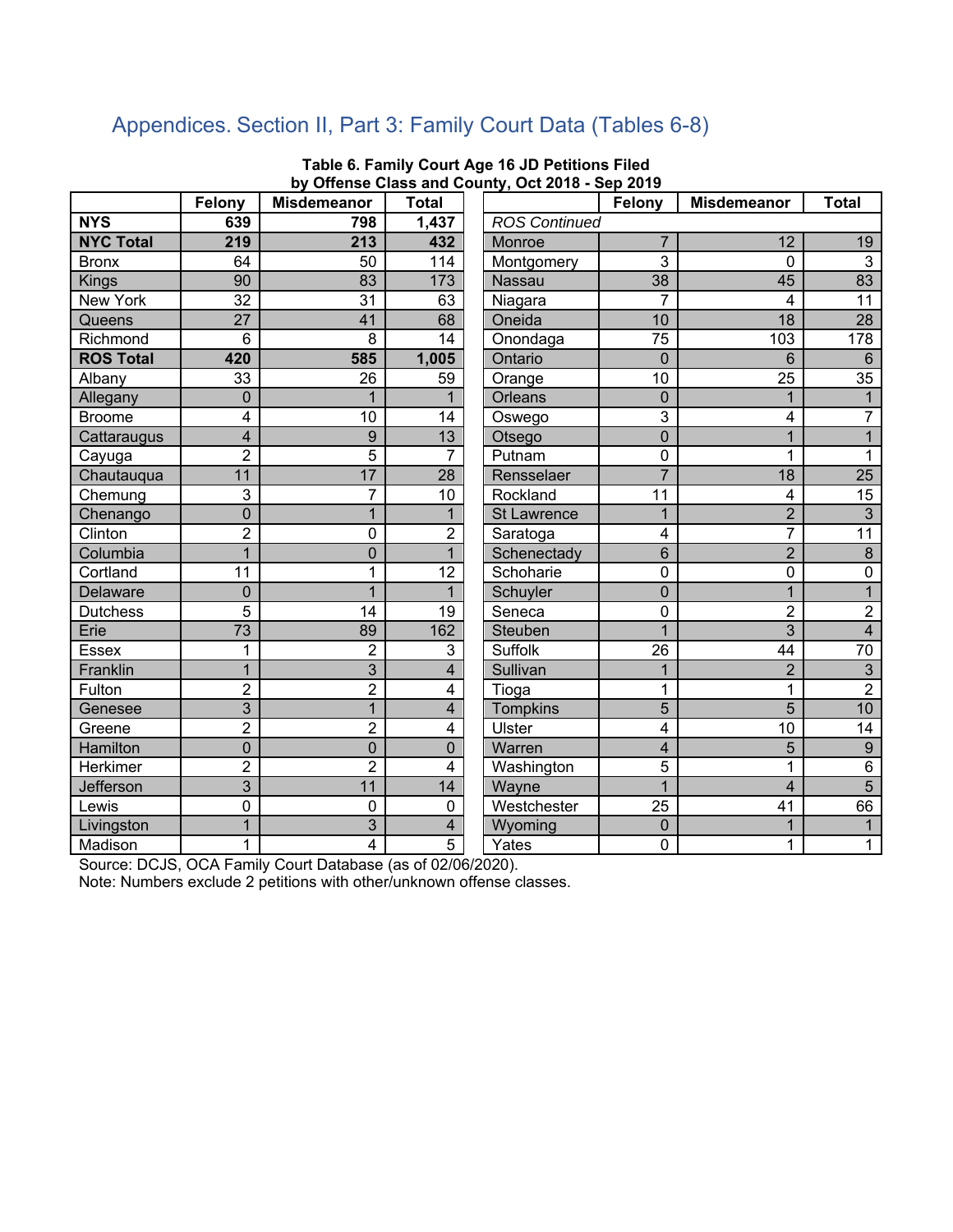| <b>VVL LV IV</b><br>— VVN LV IV |            |      |            |      |            |      |  |  |  |  |  |  |
|---------------------------------|------------|------|------------|------|------------|------|--|--|--|--|--|--|
|                                 | <b>NYC</b> |      | <b>ROS</b> |      | <b>NYS</b> |      |  |  |  |  |  |  |
|                                 | #          | %    | #          | %    | #          | %    |  |  |  |  |  |  |
| White                           | 5          | 1%   | 375        | 37%  | 380        | 26%  |  |  |  |  |  |  |
| <b>Black</b>                    | 276        | 64%  | 436        | 43%  | 712        | 49%  |  |  |  |  |  |  |
| <b>Hispanic</b>                 | 128        | 30%  | 121        | 12%  | 249        | 17%  |  |  |  |  |  |  |
| Other                           | 13         | 3%   | 39         | 4%   | 52         | 4%   |  |  |  |  |  |  |
| <b>Not Reported</b>             | 11         | 3%   | 35         | 3%   | 46         | 3%   |  |  |  |  |  |  |
| <b>Total</b>                    | 433        | 100% | 1,006      | 100% | 1,439      | 100% |  |  |  |  |  |  |

**Table 7. Family Court Age 16 JD Petitions Filed by Race/Ethnicity Oct 2018 - Sep 2019** 

Source: DCJS, OCA Family Court Database (as of 02/06/2020).

| Table 8. Family Court Age 16 JD Petitions Filed by Sex |  |
|--------------------------------------------------------|--|
| Oct 2018 - Sep 2019                                    |  |

|                     | <b>NYC</b> |      | <b>ROS</b> |      | <b>NYS</b> |      |  |
|---------------------|------------|------|------------|------|------------|------|--|
|                     | #          | %    | #          | $\%$ | #          | %    |  |
| <b>Male</b>         | 355        | 82%  | 750        | 75%  | 1.105      | 77%  |  |
| Female              | 76         | 18%  | 250        | 25%  | 326        | 23%  |  |
| <b>Not Reported</b> | っ          | 0%   | 6          | 1%   |            | 1%   |  |
| Total               | 433        | 100% | 1,006      | 100% | 1,439      | 100% |  |

Source: DCJS, OCA Family Court Database (as of 02/06/2020).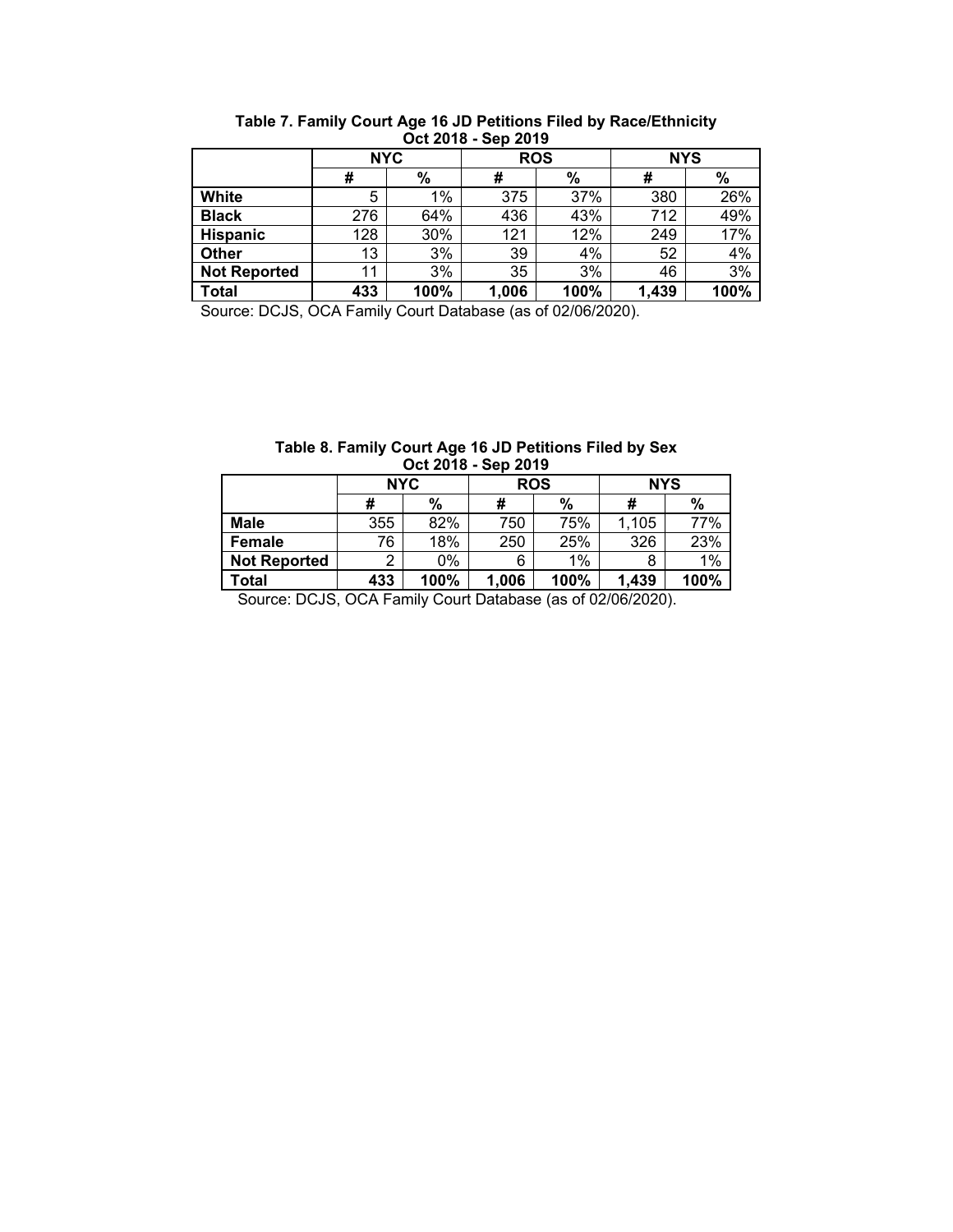# Appendices. Section II, Part 4: Youth Part Confinement Data (Tables 9-10)

|                  |                |                | <b>RTA Implementation Period</b> |                 |                 |                      |                | <b>RTA Implementation Period</b> |                |                 |                         |
|------------------|----------------|----------------|----------------------------------|-----------------|-----------------|----------------------|----------------|----------------------------------|----------------|-----------------|-------------------------|
|                  | Q1             | Q2             | Q <sub>3</sub>                   | Q4              | Year            |                      | Q <sub>1</sub> | Q2                               | Q <sub>3</sub> | Q4              | Year                    |
|                  | Oct-           | Jan -          | Apr-                             | Jul -           | One             |                      | Oct-           | Jan -                            | Apr -          | Jul -           | One                     |
|                  | <b>Dec</b>     | <b>Mar</b>     | Jun                              | Sep             | <b>Total</b>    |                      | <b>Dec</b>     | Mar                              | Jun            | Sep             | <b>Total</b>            |
|                  | 2018           | 2019           | 2019                             | 2019            |                 |                      | 2018           | 2019                             | 2019           | 2019            |                         |
| <b>NYS</b>       | 109            | 102            | 97                               | 133             | 441             | <b>ROS Continued</b> |                |                                  |                |                 |                         |
| <b>NYC Total</b> | 43             | 43             | 48                               | 60              | 194             | Monroe               | 8              | 13                               | 6              | 5               | 32                      |
| <b>Bronx</b>     | 10             | 13             | $\overline{14}$                  | 19              | 56              | Montgomery           | 1              | $\Omega$                         | 0              | 0               | $\mathbf{1}$            |
| Kings            | 12             | 11             | $\boldsymbol{9}$                 | $\overline{12}$ | 44              | Nassau               | 3              | $\overline{7}$                   | $\overline{2}$ | 9               | $\overline{21}$         |
| New York         | 9              | 10             | 8                                | 10              | $\overline{37}$ | Niagara              | $\mathbf{1}$   | $\mathbf 0$                      | $\mathbf{1}$   | 0               | $\overline{2}$          |
| Queens           | 10             | 8              | 13                               | 18              | 49              | Oneida               | 3              | 3                                | $\overline{4}$ | $\overline{0}$  | 10                      |
| Richmond         | $\overline{2}$ | 1              | 4                                | $\mathbf{1}$    | 8               | Onondaga             | 11             | 7                                | 7              | $\overline{21}$ | $\overline{46}$         |
| <b>ROS Total</b> | 66             | 59             | 49                               | 73              | 247             | Ontario              | $\mathbf 0$    | $\mathbf 0$                      | $\overline{0}$ | 0               | $\mathbf{0}$            |
| Albany           | $\mathbf 0$    | 1              | $\overline{c}$                   | 8               | 11              | Orange               | 1              | $\mathbf 0$                      | 0              | 1               | $\overline{2}$          |
| Allegany         | $\overline{0}$ | $\mathbf 0$    | $\pmb{0}$                        | $\overline{0}$  | 0               | <b>Orleans</b>       | $\mathbf{1}$   | $\overline{0}$                   | $\mathbf 0$    | $\overline{1}$  | $\overline{2}$          |
| <b>Broome</b>    | $\overline{c}$ | $\mathbf{0}$   | 1                                | $\mathbf 0$     | 3               | Oswego               | 0              | $\mathbf{0}$                     | $\mathbf 0$    | 0               | $\pmb{0}$               |
| Cattaraugus      | $\overline{0}$ | $\mathbf{1}$   | $\overline{0}$                   | $\overline{0}$  | $\overline{1}$  | Otsego               | $\mathbf 0$    | $\overline{0}$                   | $\mathbf 0$    | $\overline{0}$  | $\overline{0}$          |
| Cayuga           | 3              | $\mathbf 0$    | 0                                | 0               | 3               | Putnam               | 0              | 0                                | 0              | 0               | $\mathbf 0$             |
| Chautauqua       | $\overline{0}$ | $\mathbf 0$    | $\overline{1}$                   | $\overline{0}$  | $\overline{1}$  | Rensselaer           | $\mathbf{1}$   | $\mathbf{1}$                     | $\Omega$       | $\mathbf{1}$    | $\overline{3}$          |
| Chemung          | 1              | 1              | $\overline{0}$                   | 1               | 3               | Rockland             | 0              | $\mathbf 0$                      | 0              | 0               | $\overline{0}$          |
| Chenango         | $\overline{0}$ | $\overline{0}$ | $\overline{0}$                   | $\overline{0}$  | $\overline{0}$  | St. Lawrence         | $\mathbf 0$    | $\overline{0}$                   | $\overline{0}$ | $\overline{0}$  | $\mathbf 0$             |
| Clinton          | $\mathbf{0}$   | $\mathbf 0$    | $\mathbf 0$                      | 0               | $\mathbf 0$     | Saratoga             | $\mathbf 0$    | $\mathbf 0$                      | 0              | 0               | $\mathbf 0$             |
| Columbia         | $\overline{0}$ | $\overline{0}$ | $\overline{0}$                   | $\overline{0}$  | 0               | Schenectady          | $\mathbf 0$    | $\mathbf 0$                      | 3              | $\overline{1}$  | $\overline{\mathbf{4}}$ |
| Cortland         | $\mathbf{0}$   | $\Omega$       | 0                                | $\mathbf 0$     | 0               | Schoharie            | $\mathbf 0$    | $\Omega$                         | 0              | 0               | 0                       |
| Delaware         | $\mathbf 0$    | $\overline{0}$ | $\overline{0}$                   | $\overline{1}$  | $\mathbf{1}$    | Schuyler             | $\overline{0}$ | $\mathbf 0$                      | $\mathbf 0$    | $\overline{0}$  | $\pmb{0}$               |
| <b>Dutchess</b>  | $\overline{2}$ | $\mathbf 0$    | 1                                | $\overline{2}$  | 5               | Seneca               | $\mathbf 0$    | $\mathbf 0$                      | 0              | 0               | $\mathbf 0$             |
| Erie             | 15             | 16             | 13                               | $\overline{12}$ | 56              | Steuben              | $\mathbf 0$    | $\mathbf{1}$                     | $\overline{0}$ | $\overline{0}$  | $\mathbf{1}$            |
| <b>Essex</b>     | $\mathbf{0}$   | $\mathbf{0}$   | 0                                | 0               | 0               | Suffolk              | 5              | $\overline{4}$                   | 1              | 3               | $\overline{13}$         |
| Franklin         | $\overline{0}$ | $\mathbf 0$    | $\mathbf 0$                      | $\mathbf 0$     | $\overline{0}$  | Sullivan             | $\mathbf 0$    | $\mathbf 0$                      | $\mathbf 0$    | 0               | $\mathbf 0$             |
| Fulton           | 1              | $\mathbf{0}$   | 0                                | $\mathbf{1}$    | $\overline{2}$  | Tioga                | 0              | $\mathbf{0}$                     | 0              | 0               | 0                       |
| Genesee          | $\overline{0}$ | $\mathbf 0$    | $\mathbf 0$                      | $\mathbf 0$     | $\overline{0}$  | Tompkins             | $\mathbf{1}$   | $\Omega$                         | $\mathbf{1}$   | $\overline{0}$  | $\overline{2}$          |
| Greene           | 0              | $\mathbf 0$    | 0                                | 0               | 0               | Ulster               | 0              | $\mathbf 0$                      | 1              | 0               | $\mathbf{1}$            |
| Hamilton         | $\overline{0}$ | $\mathbf 0$    | $\pmb{0}$                        | $\mathbf 0$     | 0               | Warren               | $\pmb{0}$      | $\mathbf 0$                      | $\mathbf 0$    | $\overline{0}$  | $\pmb{0}$               |
| Herkimer         | 0              | $\overline{0}$ | $\mathbf{1}$                     | 0               | 1               | Washington           | $\mathbf{1}$   | $\mathbf 0$                      | 0              | 0               | 1                       |
| Jefferson        | $\overline{0}$ | $\mathbf 0$    | $\mathbf 0$                      | $\overline{0}$  | 0               | Wayne                | $\mathbf 0$    | $\mathbf{1}$                     | $\overline{0}$ | 0               | $\mathbf{1}$            |
| Lewis            | 0              | $\Omega$       | 0                                | 0               | 0               | Westchester          | 4              | 3                                | 4              | 6               | $\overline{17}$         |
| Livingston       | $\overline{0}$ | $\mathbf{0}$   | 0                                | $\overline{0}$  | 0               | Wyoming              | $\mathbf 0$    | $\mathbf 0$                      | $\mathbf{0}$   | $\mathbf 0$     | $\pmb{0}$               |
| Madison          | 1              | $\mathbf{0}$   | $\overline{0}$                   | 0               | $\mathbf{1}$    | Yates                | $\Omega$       | $\Omega$                         | 0              | 0               | 0                       |

**Table 9. AO Specialized Secure Detention (SSD) Admissions by County Oct 2018 – Sept 2019** 

Source: OCFS, Juvenile Detention Automated System (Q1 data as of 03/02/2019, Q2 through Q4 data as of 03/09/2020). Note: Figures include pre- and post-sentence youth.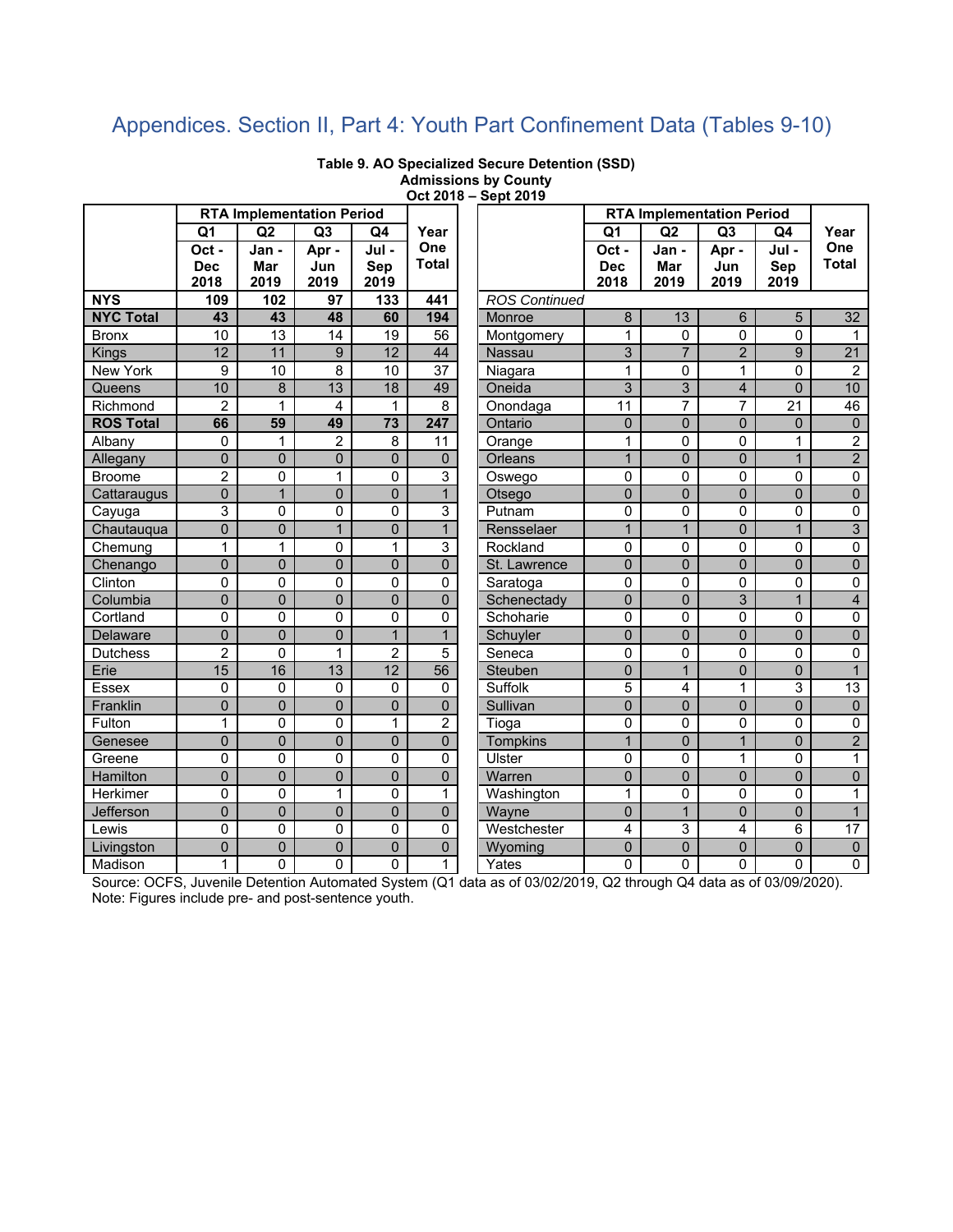|                               | <b>998 LV IV</b> | <b>OUNLEY IV</b> |          |            |          |            |
|-------------------------------|------------------|------------------|----------|------------|----------|------------|
|                               |                  | <b>NYS</b>       |          | <b>NYC</b> |          | <b>ROS</b> |
|                               | #                | $\%$             | #        | $\%$       | #        | $\%$       |
| <b>Total SSD Admissions</b>   | 441              | 100%             | 194      | 100%       | 247      | 100%       |
| <b>Sex</b>                    |                  |                  |          |            |          |            |
| Male                          | 401              | 91%              | 179      | 92%        | 222      | 90%        |
| Female                        | 40               | 9%               | 15       | 8%         | 25       | 10%        |
| Race/Ethnicity                |                  |                  |          |            |          |            |
| <b>Black</b>                  | 294              | 67%              | 139      | 72%        | 155      | 63%        |
| White                         | 46               | 10%              | 3        | $2\%$      | 43       | 17%        |
| Hispanic                      | 96               | 22%              | 51       | 26%        | 45       | 18%        |
| Other/Unknown                 | 5                | $1\%$            |          | $1\%$      | 4        | 2%         |
| <b>Top Charge</b>             |                  |                  |          |            |          |            |
| <b>Violent Felony Offense</b> | 322              | 73%              | 173      | 89%        | 149      | 60%        |
| Other Felony                  | 80               | 18%              | 15       | 8%         | 65       | 26%        |
| Warrant                       | 0                | $0\%$            | 0        | $0\%$      | $\Omega$ | $0\%$      |
| Violation of Probation        | $\overline{2}$   | $0\%$            | $\Omega$ | $0\%$      | 2        | $1\%$      |
| Other/Unknown                 | 0                | 0%               | 0        | 0%         |          | 0%         |

## **Table 10. AO Specialized Secure Detention (SSD) Admissions by Sex, Race/Ethnicity & Top Charge Oct 2018 – Sept 2019**

Source: OCFS, Juvenile Detention Automated System (Q1 data as of 03/02/2019, Q2 through Q4 data as of 03/09/2020).

Note: Figures include pre- and post-sentence youth.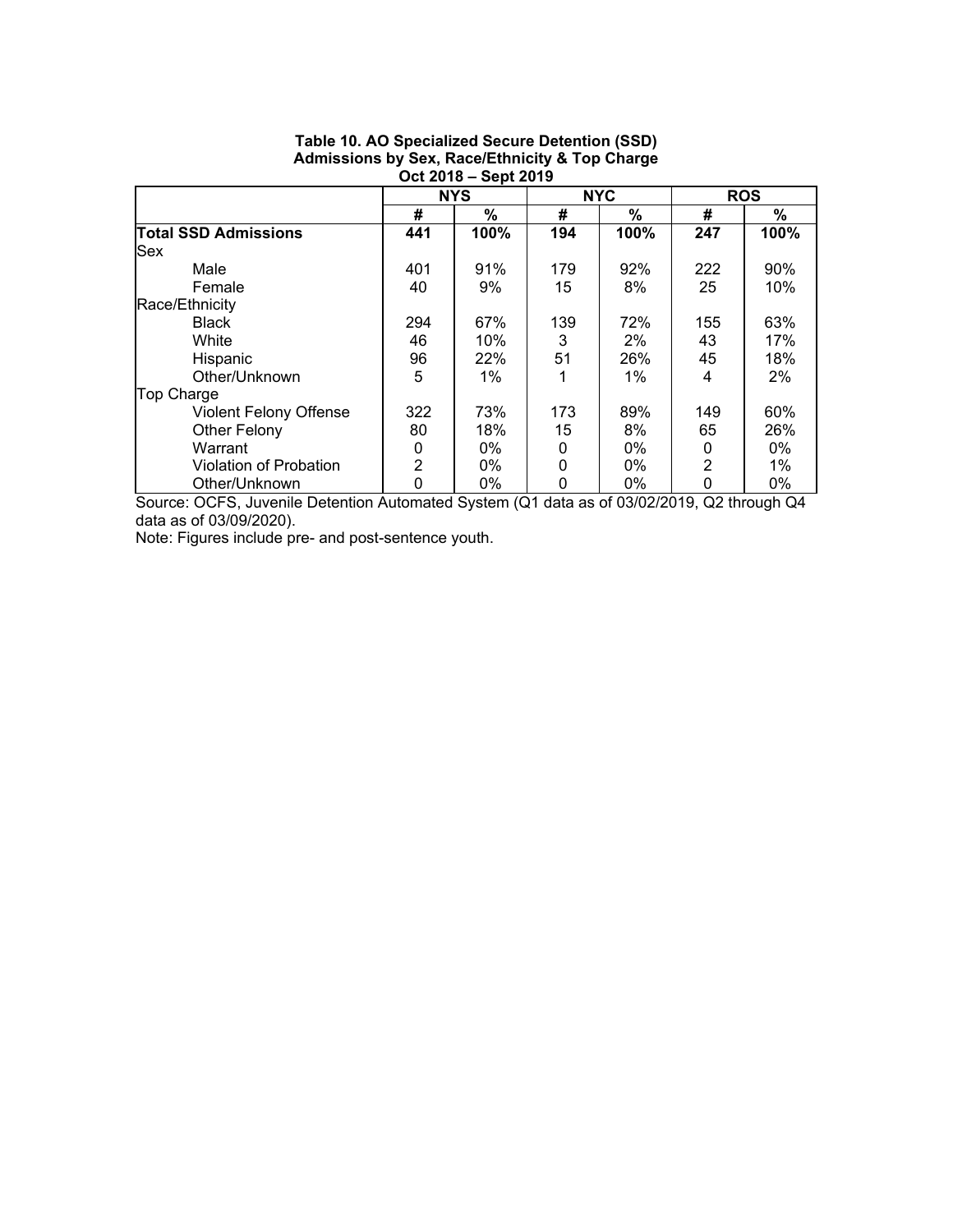## Appendices. Section II, Part 5: Family Court Confinement Data (Tables 11- 14)

|                  |                 |                 | <b>RTA Implementation Period</b> |                 |                         |                      |                | <b>RTA Implementation Period</b> |                |                |                 |
|------------------|-----------------|-----------------|----------------------------------|-----------------|-------------------------|----------------------|----------------|----------------------------------|----------------|----------------|-----------------|
|                  | Q <sub>1</sub>  | Q2              | Q <sub>3</sub>                   | Q4              | Year                    |                      | Q <sub>1</sub> | Q2                               | Q <sub>3</sub> | Q4             | Year            |
|                  | Oct -           | Jan -           | Apr -                            | Jul-            | One                     |                      | $Oct -$        | Jan -                            | Apr -          | $Jul -$        | One             |
|                  | <b>Dec</b>      | Mar             | Jun                              | Sep             | <b>Total</b>            |                      | <b>Dec</b>     | Mar                              | Jun            | Sep            | <b>Total</b>    |
|                  | 2018            | 2019            | 2019                             | 2019            |                         |                      | 2018           | 2019                             | 2019           | 2019           |                 |
| <b>NYS</b>       | 146             | 164             | 121                              | 133             | 564                     | <b>ROS Continued</b> |                |                                  |                |                |                 |
| <b>NYC Total</b> | 81              | 62              | 45                               | 49              | 237                     | Monroe               | $\mathbf 0$    | $\mathbf{1}$                     | $\mathbf{1}$   | $\overline{2}$ | $\overline{4}$  |
| <b>Bronx</b>     | $\overline{21}$ | $\overline{11}$ | 10                               | $\overline{14}$ | 56                      | Montgomery           | $\overline{2}$ | $\mathbf{1}$                     | $\mathbf 0$    | 0              | $\overline{3}$  |
| Kings            | $\overline{24}$ | $\overline{25}$ | 15                               | 15              | 79                      | Nassau               | 6              | $\overline{14}$                  | $\overline{7}$ | 14             | 41              |
| New York         | $\overline{13}$ | $\overline{13}$ | 13                               | 8               | $\overline{47}$         | Niagara              | 1              | $\overline{2}$                   | $\mathbf 0$    | $\mathbf{1}$   | $\overline{4}$  |
| Queens           | 18              | 10              | $\overline{7}$                   | 11              | 46                      | Oneida               | $\overline{2}$ | $6\phantom{1}$                   | 4              | $\overline{2}$ | 14              |
| Richmond         | 5               | 3               | 0                                | $\mathbf{1}$    | 9                       | Onondaga             | 1              | 8                                | 8              | 6              | $\overline{23}$ |
| <b>ROS Total</b> | 65              | 102             | 76                               | 84              | 327                     | Ontario              | $\overline{0}$ | $\mathbf{1}$                     | $\overline{0}$ | $\mathbf{1}$   | $\sqrt{2}$      |
| Albany           | 3               | 3               | $\overline{7}$                   | 7               | 20                      | Orange               | 0              | 1                                | 1              | 1              | $\overline{3}$  |
| Allegany         | 0               | $\mathbf 0$     | $\mathbf 0$                      | $\mathbf 0$     | $\mathbf 0$             | Orleans              | $\overline{0}$ | $\mathbf 0$                      | $\mathbf 0$    | $\overline{1}$ | $\mathbf{1}$    |
| <b>Broome</b>    | 1               | 1               | 6                                | 0               | 8                       | Oswego               | 0              | $\mathbf{0}$                     | $\mathbf{0}$   | $\overline{2}$ | $\overline{2}$  |
| Cattaraugus      | $\mathbf{1}$    | $\mathbf{1}$    | $\overline{2}$                   | $\overline{0}$  | $\overline{\mathbf{4}}$ | Otsego               | $\mathbf 0$    | $\overline{0}$                   | $\overline{0}$ | $\overline{0}$ | $\mathbf 0$     |
| Cayuga           | 0               | $\Omega$        | 1                                | 0               | 1                       | Putnam               | 0              | 0                                | $\mathbf{0}$   | 0              | $\overline{0}$  |
| Chautaugua       | 0               | $\mathbf{1}$    | $\overline{4}$                   | $\mathbf{1}$    | 6                       | Rensselaer           | $\overline{2}$ | $\overline{7}$                   | $\mathbf{1}$   | $\mathbf{1}$   | 11              |
| Chemung          | 1               | $\overline{3}$  | 0                                | $\mathbf{1}$    | 5                       | Rockland             | 0              | $\mathbf 0$                      | 0              | 0              | $\mathbf 0$     |
| Chenango         | 0               | $\mathbf 0$     | $\mathbf 0$                      | $\mathbf 0$     | $\overline{0}$          | St. Lawrence         | $\mathbf 0$    | $\mathbf 0$                      | $\mathbf{1}$   | $\overline{0}$ | $\mathbf{1}$    |
| Clinton          | 0               | $\mathbf 0$     | 0                                | 0               | 0                       | Saratoga             | 0              | 0                                | 0              | 1              | 1               |
| Columbia         | $\overline{1}$  | $\mathbf 0$     | $\overline{0}$                   | $\overline{0}$  | $\mathbf{1}$            | Schenectady          | $\overline{1}$ | $\overline{2}$                   | 3              | $\overline{2}$ | $\overline{8}$  |
| Cortland         | 0               | $\overline{c}$  | 0                                | 0               | $\overline{c}$          | Schoharie            | $\mathbf 0$    | $\overline{0}$                   | 0              | 0              | $\overline{0}$  |
| Delaware         | $\overline{0}$  | $\overline{0}$  | $\overline{1}$                   | $\overline{2}$  | $\overline{3}$          | Schuyler             | $\overline{0}$ | $\overline{0}$                   | $\overline{0}$ | $\overline{0}$ | $\overline{0}$  |
| <b>Dutchess</b>  | 1               | $\mathbf{0}$    | 0                                | $\overline{4}$  | 5                       | Seneca               | 0              | $\mathbf{1}$                     | $\mathbf{0}$   | 0              | $\mathbf{1}$    |
| Erie             | 20              | $\overline{21}$ | $\overline{14}$                  | 13              | 68                      | Steuben              | $\overline{0}$ | $\overline{2}$                   | $\mathbf{1}$   | $\overline{0}$ | $\overline{3}$  |
| <b>Essex</b>     | 0               | $\mathbf 0$     | 0                                | 0               | $\mathbf 0$             | Suffolk              | 9              | 15                               | 6              | 11             | $\overline{41}$ |
| Franklin         | $\overline{0}$  | $\overline{0}$  | $\mathbf 0$                      | $\overline{0}$  | 0                       | Sullivan             | $\mathbf 0$    | $\overline{0}$                   | $\overline{0}$ | $\overline{0}$ | $\mathbf 0$     |
| Fulton           | 1               | 1               | 0                                | 0               | $\overline{c}$          | Tioga                | 0              | 0                                | $\Omega$       | $\mathbf{1}$   | 1               |
| Genesee          | $\overline{0}$  | $\overline{0}$  | $\overline{0}$                   | $\overline{0}$  | 0                       | <b>Tompkins</b>      | $\overline{1}$ | $\overline{0}$                   | $\overline{0}$ | $\overline{0}$ | $\overline{1}$  |
| Greene           | 0               | $\Omega$        | 0                                | 0               | 0                       | Ulster               | 1              | 0                                | $\mathbf{1}$   | 0              | $\overline{c}$  |
| Hamilton         | $\overline{0}$  | $\overline{0}$  | $\Omega$                         | $\mathbf{0}$    | $\overline{0}$          | Warren               | $\overline{0}$ | $\mathbf{1}$                     | $\overline{0}$ | $\overline{0}$ | $\mathbf{1}$    |
| Herkimer         | 0               | $\mathbf{1}$    | $\mathbf{0}$                     | $\mathbf{1}$    | $\overline{c}$          | Washington           | 0              | $\Omega$                         | 0              | 0              | $\overline{0}$  |
| Jefferson        | $\overline{0}$  | $\Omega$        | $\overline{0}$                   | $\overline{2}$  | $\overline{2}$          | Wayne                | $\overline{0}$ | $\overline{0}$                   | $\overline{2}$ | $\overline{0}$ | $\overline{2}$  |
| Lewis            | 0               | $\mathbf 0$     | 0                                | 0               | 0                       | Westchester          | 10             | 6                                | 4              | $\overline{7}$ | 27              |
| Livingston       | 0               | $\overline{0}$  | $\overline{1}$                   | $\mathbf 0$     | $\mathbf{1}$            | Wyoming              | $\mathbf 0$    | $\overline{0}$                   | 0              | $\overline{0}$ | $\pmb{0}$       |
| Madison          | 0               | 0               | $\Omega$                         | $\mathbf 0$     | 0                       | Yates                | 0              | $\Omega$                         | 0              | 0              | $\overline{0}$  |

#### **Table 11. 16-Year-Old JD Detention Admissions by County Oct 2018 – Sept 2019**

Source: OCFS, Juvenile Detention Automated System (Q1 data as of 03/02/2019, Q2 through Q4 data as of 03/09/2020)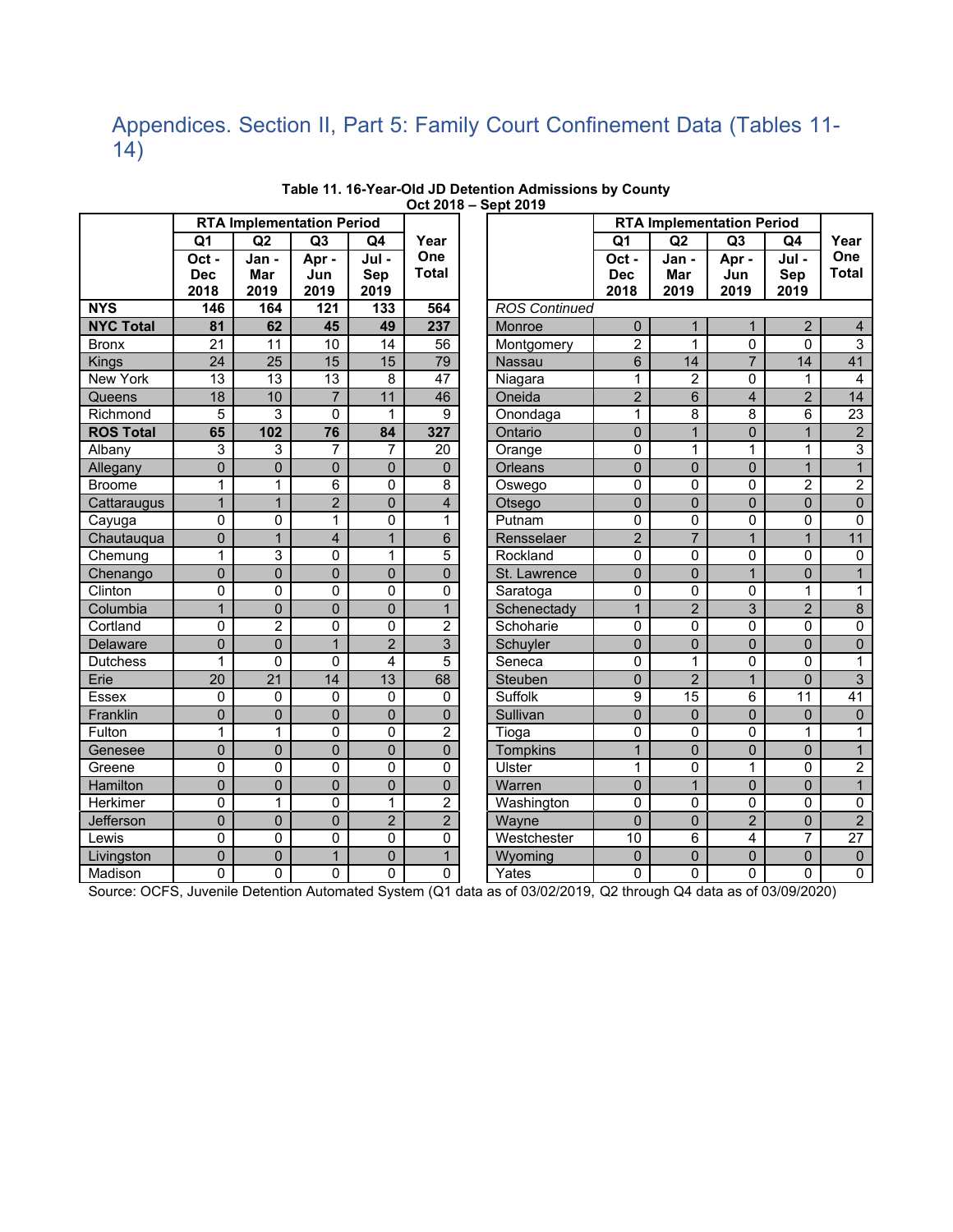|                               |     | <b>NYS</b> |     | <b>NYC</b> |     | <b>ROS</b> |  |  |  |  |  |  |  |  |  |  |  |
|-------------------------------|-----|------------|-----|------------|-----|------------|--|--|--|--|--|--|--|--|--|--|--|
|                               | #   | %          | #   | %          | #   | %          |  |  |  |  |  |  |  |  |  |  |  |
| <b>Total Admissions</b>       | 564 | 100%       | 237 | 100%       | 327 | 100%       |  |  |  |  |  |  |  |  |  |  |  |
| Sex                           |     |            |     |            |     |            |  |  |  |  |  |  |  |  |  |  |  |
| Male                          | 417 | 74%        | 179 | 76%        | 238 | 73%        |  |  |  |  |  |  |  |  |  |  |  |
| Female                        | 147 | 26%        | 58  | 24%        | 89  | 27%        |  |  |  |  |  |  |  |  |  |  |  |
| Race/Ethnicity                |     |            |     |            |     |            |  |  |  |  |  |  |  |  |  |  |  |
| <b>Black</b>                  | 312 | 55%        | 161 | 68%        | 151 | 46%        |  |  |  |  |  |  |  |  |  |  |  |
| White                         | 98  | 17%        | 6   | 3%         | 92  | 28%        |  |  |  |  |  |  |  |  |  |  |  |
| Hispanic                      | 135 | 24%        | 66  | 28%        | 69  | 21%        |  |  |  |  |  |  |  |  |  |  |  |
| Other/Unknown                 | 19  | 3%         | 4   | 2%         | 15  | 5%         |  |  |  |  |  |  |  |  |  |  |  |
| Top Charge                    |     |            |     |            |     |            |  |  |  |  |  |  |  |  |  |  |  |
| <b>Violent Felony Offense</b> | 51  | 9%         | 16  | 7%         | 35  | 11%        |  |  |  |  |  |  |  |  |  |  |  |
| Other Felony                  | 41  | 7%         | 4   | $2\%$      | 37  | 11%        |  |  |  |  |  |  |  |  |  |  |  |
| Misdemeanor                   | 322 | 57%        | 188 | 79%        | 134 | 41%        |  |  |  |  |  |  |  |  |  |  |  |
| Warrant                       | 53  | 9%         | 6   | 3%         | 47  | 14%        |  |  |  |  |  |  |  |  |  |  |  |
| Violation of Probation        | 64  | 11%        | 4   | 2%         | 60  | 18%        |  |  |  |  |  |  |  |  |  |  |  |
| Other/Unknown                 | 33  | 6%         | 19  | 8%         | 14  | 4%         |  |  |  |  |  |  |  |  |  |  |  |

## **Table 12. 16-Year-Old JD Detention Admissions by Sex, Race/Ethnicity & Top Charge Oct 2018 – Sept 2019**

Source: OCFS, Juvenile Detention Automated System (Q1 data as of 03/02/2019, Q2 through Q4 data as of 03/09/2020)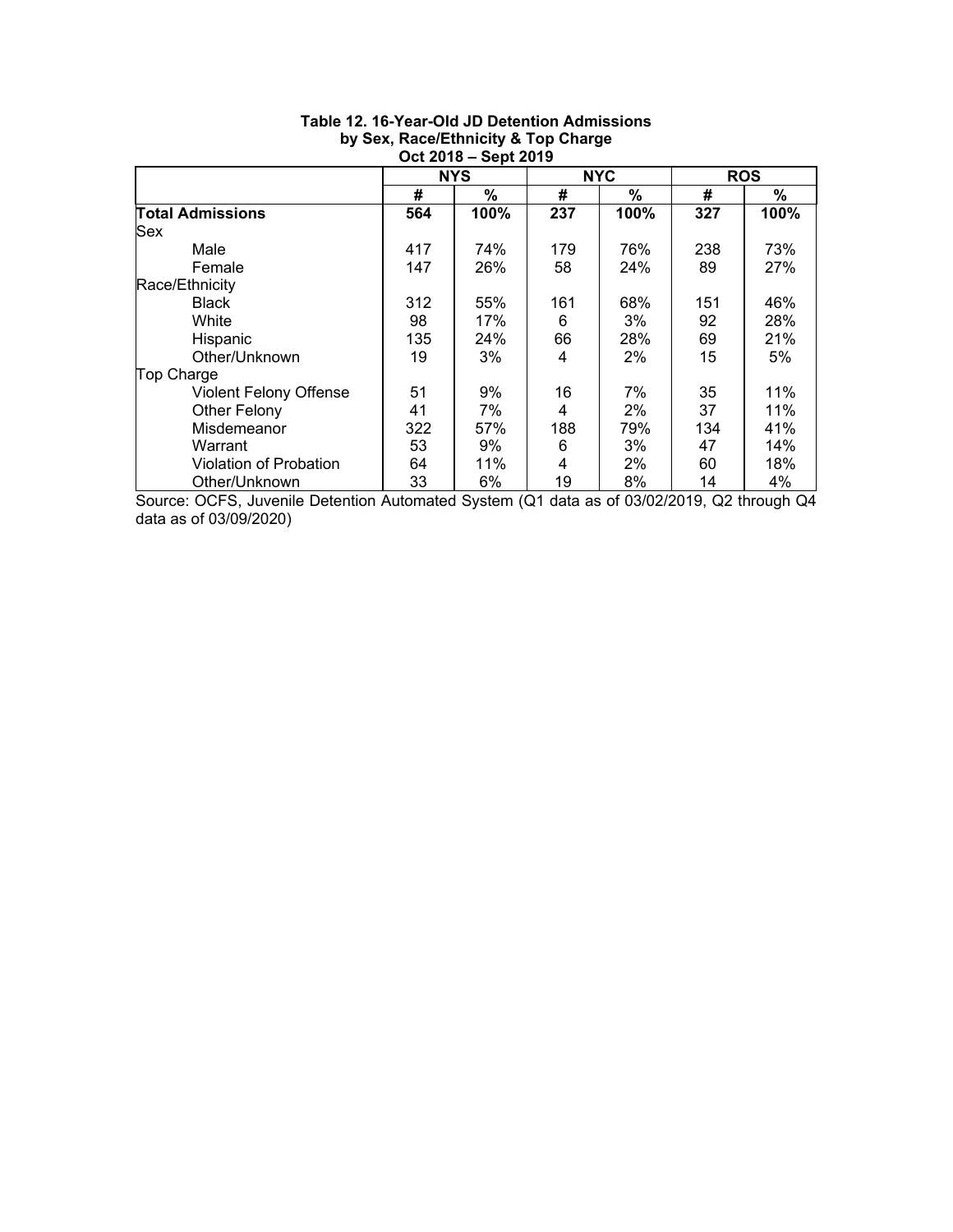|                  |                |                                  |                |                | ────           | OUPL 40 1 J     |                |                         |                                  |                |                |
|------------------|----------------|----------------------------------|----------------|----------------|----------------|-----------------|----------------|-------------------------|----------------------------------|----------------|----------------|
|                  |                | <b>RTA Implementation Period</b> |                |                |                |                 |                |                         | <b>RTA Implementation Period</b> |                |                |
|                  | Q <sub>1</sub> | Q2                               | Q <sub>3</sub> | Q4             | Year           |                 | Q <sub>1</sub> | Q2                      | Q3                               | Q4             | Year           |
|                  | Oct -          | Jan -                            | Apr -          | Jul-           | One            |                 | Oct -          | Jan -                   | Apr-                             | Jul-           | One            |
|                  | <b>Dec</b>     | Mar                              | Jun            | Sep            | <b>Total</b>   |                 | <b>Dec</b>     | Mar                     | Jun                              | Sep            | <b>Total</b>   |
|                  | 2018           | 2019                             | 2019           | 2019           |                |                 | 2018           | 2019                    | 2019                             | 2019           |                |
| <b>NYS</b>       | 3              | 28                               | 39             | 36             | 106            | <b>Nassau</b>   | $\overline{0}$ | 3                       | $\overline{2}$                   | 1              | $6\phantom{1}$ |
| <b>NYC Total</b> | $\mathbf{0}$   | 3                                | 5              | $\overline{7}$ | 15             | Niagara         | $\mathbf 0$    | 1                       | 0                                | 0              | $\mathbf{1}$   |
| <b>ROS Total</b> | 3              | 25                               | 34             | 29             | 91             | Oneida          | $\overline{0}$ | $\overline{2}$          | $\overline{2}$                   | $\mathbf{1}$   | 5              |
| Albany           | $\mathbf 0$    | $\mathbf 0$                      | $\mathbf{1}$   | 3              | $\overline{4}$ | Onondaga        | 0              | $\overline{\mathbf{4}}$ | 4                                | 1              | 9              |
| Allegany         | 0              | 0                                | 0              | $\mathbf 0$    | $\overline{0}$ | Ontario         | $\overline{0}$ | $\overline{0}$          | $\overline{0}$                   | $\overline{1}$ | $\overline{1}$ |
| <b>Broome</b>    | $\overline{0}$ | 0                                | $\overline{2}$ | 1              | 3              | Orange          | 0              | 0                       | 0                                | 1              | 1              |
| Cattaraugus      | 0              | $\mathbf 0$                      | $\mathbf 1$    | $\mathbf 0$    | $\mathbf{1}$   | Orleans         | $\overline{0}$ | $\overline{0}$          | $\overline{0}$                   | $\overline{1}$ | $\overline{1}$ |
| Cayuga           | 0              | $\overline{0}$                   | $\mathbf{1}$   | $\overline{0}$ | $\mathbf{1}$   | Oswego          | 0              | $\mathbf{1}$            | 0                                | 0              | $\mathbf{1}$   |
| Chautauqua       | 0              | $\mathbf{1}$                     | $\overline{2}$ | 1              | 4              | Otsego          | $\mathbf 0$    | $\overline{0}$          | $\overline{0}$                   | $\overline{0}$ | $\mathbf 0$    |
| Chemung          | $\overline{0}$ | 0                                | $\overline{0}$ | $\mathbf 0$    | $\mathbf 0$    | Putnam          | 0              | 0                       | 0                                | 0              | $\pmb{0}$      |
| Chenango         | 0              | $\overline{0}$                   | 0              | $\overline{0}$ | $\mathbf 0$    | Rensselaer      | $\overline{0}$ | $\overline{0}$          | $\overline{0}$                   | $\overline{1}$ | $\mathbf{1}$   |
| Clinton          | $\overline{0}$ | 0                                | $\mathbf{1}$   | $\overline{0}$ | $\mathbf{1}$   | Rockland        | 0              | 0                       | 1                                | 0              | 1              |
| Columbia         | 0              | $\overline{0}$                   | $\mathbf 0$    | $\mathbf 0$    | $\mathbf 0$    | St. Lawrence    | $\overline{0}$ | $\overline{1}$          | $\overline{0}$                   | $\overline{0}$ | $\overline{1}$ |
| Cortland         | $\overline{0}$ | $\overline{0}$                   | $\overline{0}$ | $\overline{0}$ | $\overline{0}$ | Saratoga        | $\mathbf 0$    | 0                       | 0                                | 1              | 1              |
| Delaware         | 0              | $\overline{0}$                   | $\overline{0}$ | $\mathbf{1}$   | $\mathbf{1}$   | Schenectady     | $\overline{0}$ | $\overline{0}$          | $\overline{1}$                   | $\overline{0}$ | $\mathbf{1}$   |
| <b>Dutchess</b>  | 0              | $\overline{0}$                   | $\mathbf 0$    | $\overline{1}$ | $\mathbf{1}$   | Schoharie       | 0              | 0                       | 0                                | 0              | $\pmb{0}$      |
| Erie             | $\overline{2}$ | $\overline{2}$                   | 5              | $\mathbf{1}$   | 10             | Schuyler        | $\overline{0}$ | $\mathbf 0$             | $\overline{0}$                   | $\overline{0}$ | $\overline{0}$ |
| <b>Essex</b>     | $\overline{0}$ | 0                                | $\overline{0}$ | $\overline{0}$ | $\overline{0}$ | Seneca          | 0              | $\mathbf{1}$            | 0                                | 0              | 1              |
| Franklin         | 0              | $\overline{0}$                   | $\mathbf 0$    | $\mathbf 0$    | $\mathbf 0$    | Steuben         | $\overline{0}$ | $\overline{2}$          | $\overline{1}$                   | $\overline{0}$ | $\overline{3}$ |
| Fulton           | $\overline{0}$ | $\overline{1}$                   | $\overline{0}$ | $\overline{0}$ | $\mathbf{1}$   | <b>Suffolk</b>  | 1              | $\overline{2}$          | 5                                | 6              | 14             |
| Genesee          | 0              | 0                                | $\overline{0}$ | $\overline{2}$ | $\overline{2}$ | Sullivan        | $\overline{0}$ | $\overline{0}$          | $\overline{0}$                   | $\overline{0}$ | $\overline{0}$ |
| Greene           | $\overline{0}$ | $\overline{0}$                   | $\mathbf 0$    | $\overline{0}$ | $\overline{0}$ | Tioga           | 0              | 0                       | 0                                | 1              | $\mathbf{1}$   |
| Hamilton         | 0              | $\overline{0}$                   | $\mathbf 0$    | $\overline{0}$ | $\mathbf 0$    | <b>Tompkins</b> | $\overline{0}$ | $\mathbf 0$             | $\overline{0}$                   | $\overline{0}$ | $\overline{0}$ |
| <b>Herkimer</b>  | $\overline{0}$ | $\overline{1}$                   | $\overline{0}$ | $\overline{1}$ | $\overline{2}$ | <b>Ulster</b>   | 0              | 0                       | 0                                | 1              | $\mathbf{1}$   |
| Jefferson        | 0              | 0                                | $\mathbf 0$    | $\mathbf 0$    | $\mathbf 0$    | Warren          | $\overline{0}$ | $\overline{1}$          | $\overline{0}$                   | $\mathbf{1}$   | $\overline{2}$ |
| Lewis            | $\overline{0}$ | 0                                | $\overline{0}$ | $\overline{0}$ | $\overline{0}$ | Washington      | 0              | 0                       | 0                                | 0              | $\pmb{0}$      |
| Livingston       | 0              | $\mathbf 0$                      | 0              | $\mathbf 0$    | $\mathbf 0$    | Wayne           | $\overline{0}$ | $\mathbf 0$             | $\overline{0}$                   | $\overline{0}$ | $\pmb{0}$      |
| Madison          | $\mathbf 0$    | $\overline{0}$                   | $\overline{0}$ | $\overline{0}$ | $\mathbf 0$    | Westchester     | 0              | $\mathbf{1}$            | 3                                | $\mathbf{1}$   | $\overline{5}$ |
| Monroe           | 0              | 0                                | $\overline{2}$ | 0              | $\overline{2}$ | Wyoming         | $\mathbf 0$    | $\overline{0}$          | $\overline{0}$                   | $\overline{0}$ | $\pmb{0}$      |
| Montgomery       | $\overline{0}$ | $\mathbf{1}$                     | $\overline{0}$ | $\overline{0}$ | $\mathbf{1}$   | Yates           | $\overline{0}$ | 0                       | $\mathbf 0$                      | 0              | 0              |

**Table 13. 16-Year-Old JD Placement Admissions by County Oct 2018 – Sept 2019** 

Source: OCFS, Juvenile Justice Information System and Connections as of 2/20/2020